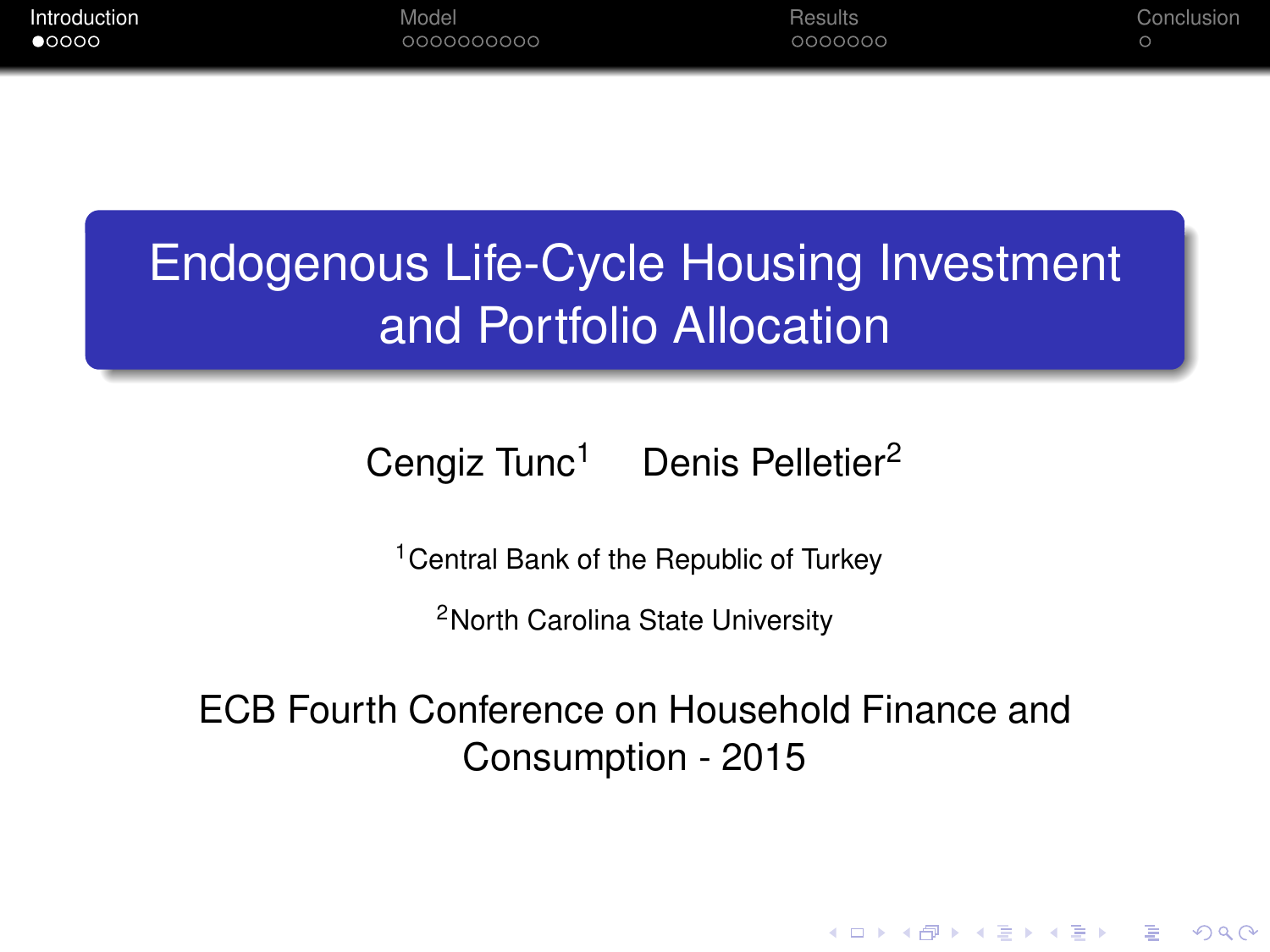| Introduction      | Model      | Results | Conclusion |
|-------------------|------------|---------|------------|
| 00000             | 0000000000 | 0000000 |            |
| <b>Motivation</b> |            |         |            |

# • Two Empirical Observations

- Low stock market participation rate
- Moderate equity holding for the participants
- 2007 SCF shows that only 55% of US households have direct or indirect holdings of risky asset
- 1968-2007 PSID data shows median household's risky asset holding is zero

**KORK ERKER ADAM ADA** 

• Theoretical models with the prevailing equity premium assumption predict almost 100% of households should hold risky assets as the bulk of their financial portfolio.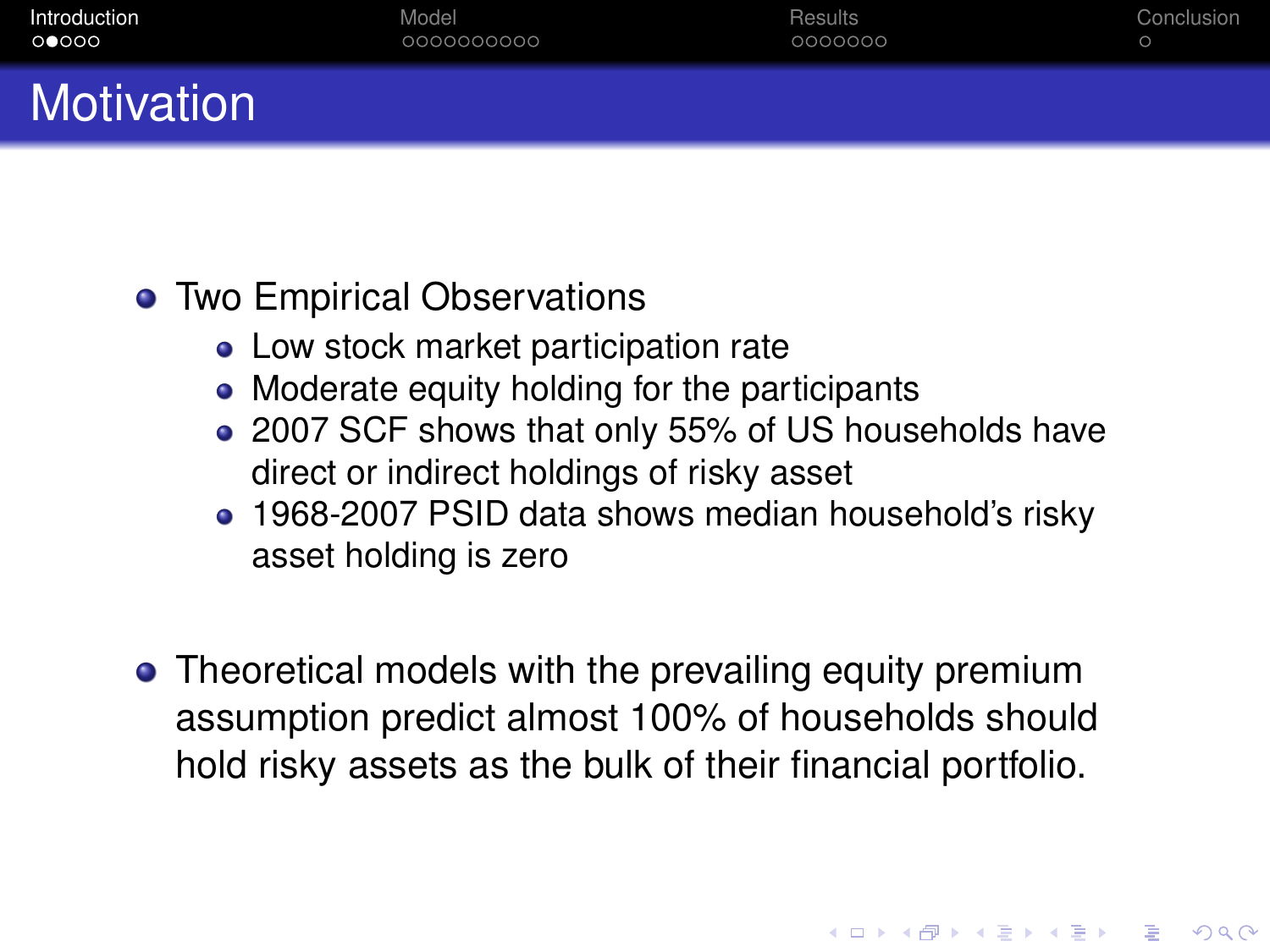| Introduction | Model      | Results | Conclusion |
|--------------|------------|---------|------------|
| 00000        | 0000000000 | 0000000 | $\circ$    |
| Motivation   |            |         |            |

- An important reason for the gap between the models and the empirical fact is housing investment as about 2/3 of the US households are homeowner.
- A typical household has a higher priority to be homeowner than investing in the stock market
- Dual benefits of housing
	- Durable consumption good from which owners derive utility

• Investment tool that enables owners to hold home equity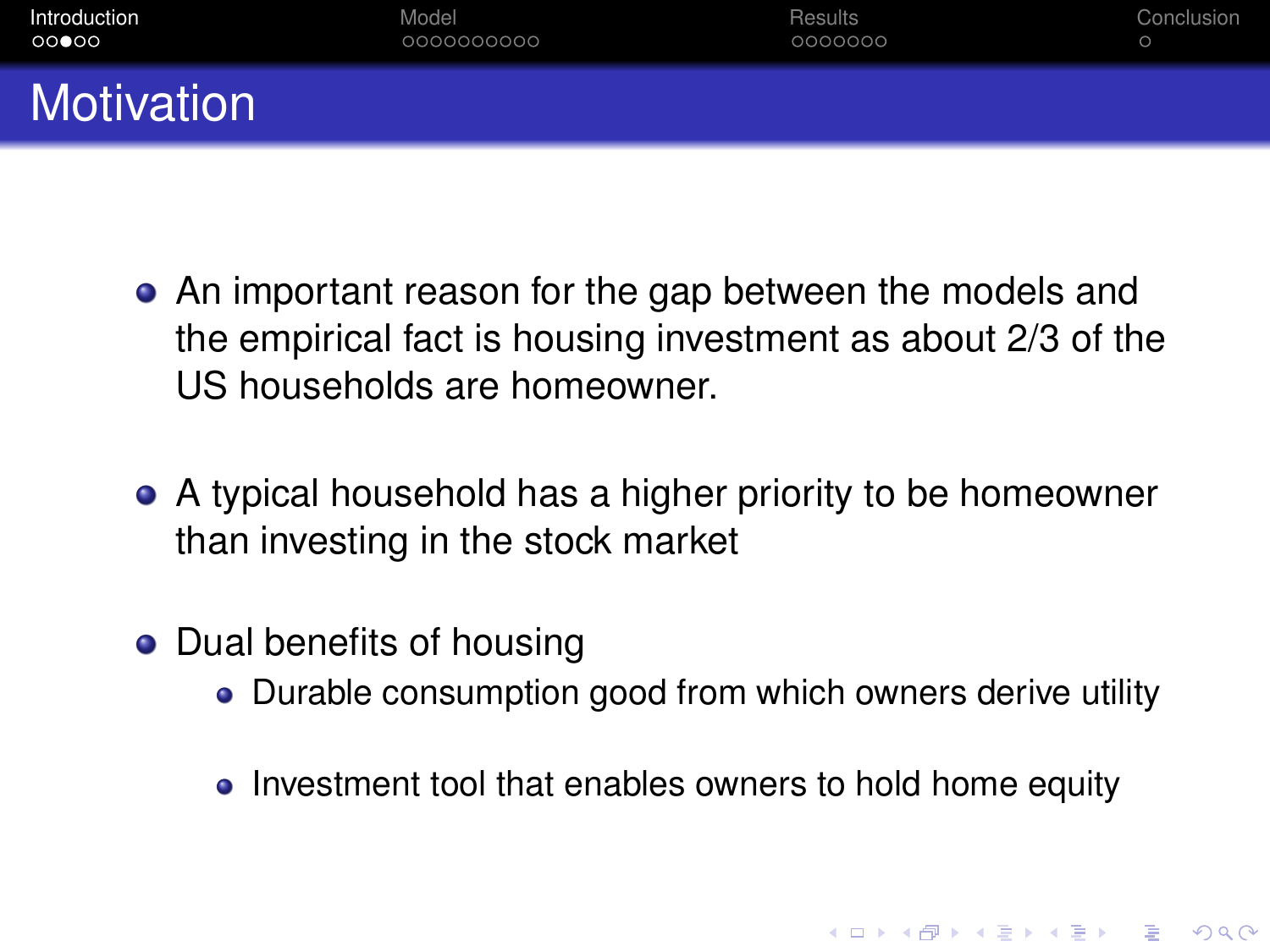| Introduction | Model      | Results | Conclusion |
|--------------|------------|---------|------------|
| $000$ 00     | 0000000000 | 0000000 |            |
| My Research  |            |         |            |

- Incorporate a comprehensive housing investment into a life-cycle asset allocation model to address these empirical observations.
- By using Epstein-Zin recursive preferences we estimate relative risk aversion and elasticity of intertemporal substitution parameters separately.
- Compare the portfolio allocation profiles under both the Epstein-Zin recursive preferences and CRRA form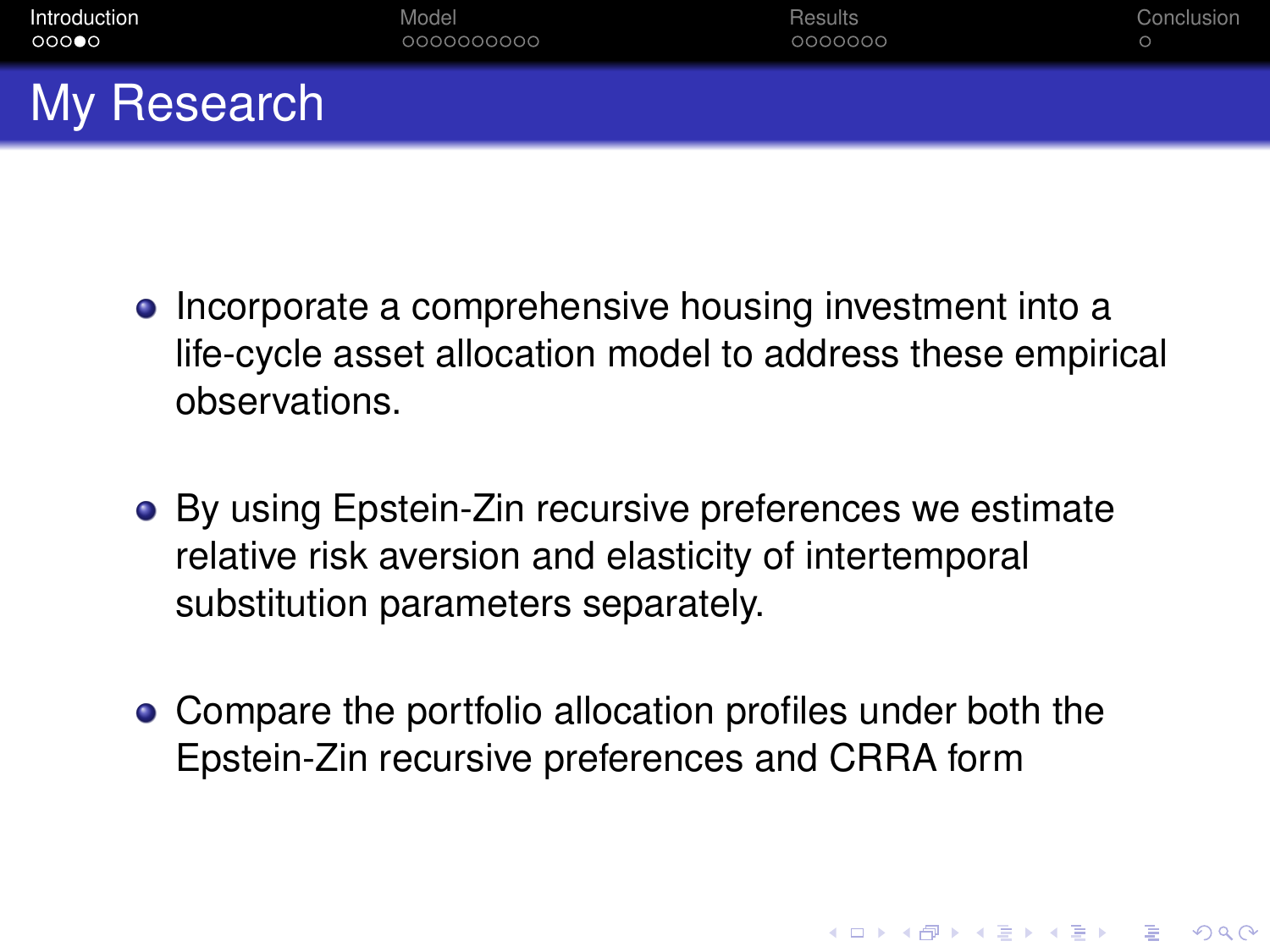| Introduction | Model      | Results | Conclusion |
|--------------|------------|---------|------------|
| 0000         | 0000000000 | 0000000 | $\circ$    |
| Literature   |            |         |            |

- Growing literature on housing-included portfolio allocation models : Grossman and Laroque (1990), Flavin and Nakagawa (2008), Longstaff (2009), Piazzesi et. all. (2007).
- Some papers closer to our research
	- (Hu, 2005), (Cocco, 2004), and (Yao and Zhang, 2005)
- Our contribution
	- Introducing a fairly comprehensive housing feature,
	- Estimating RRA and EIS by using Epstein-Zin preferences

• Matching the empirical observations fairly well.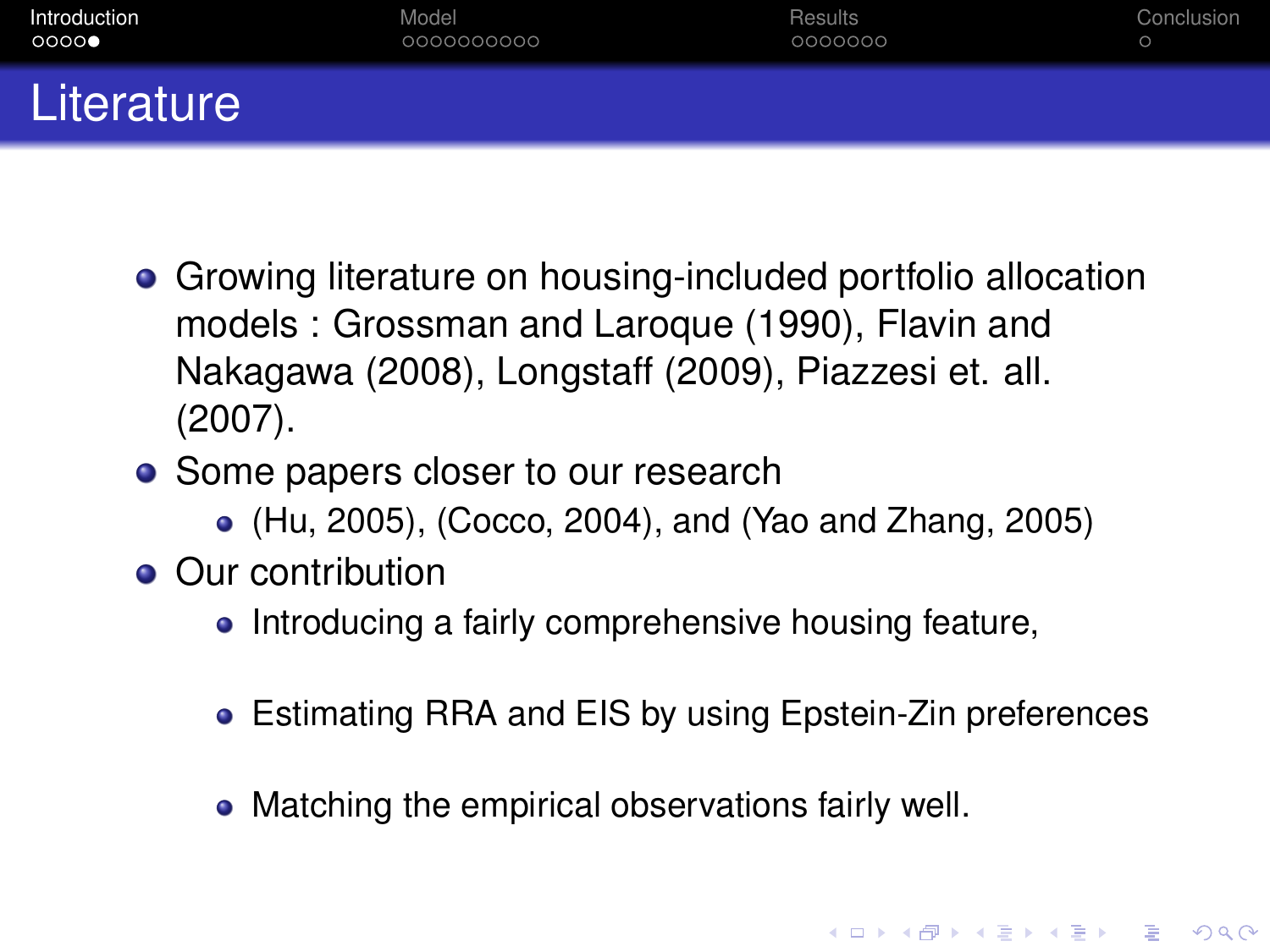<span id="page-5-0"></span>

| Introduction | Model      | Results | Conclusion |
|--------------|------------|---------|------------|
| 00000        | 0000000000 | 0000000 |            |
| Model        |            |         |            |

- **·** Discrete time, each period is one year
- Households enter the market at age of 20 and live for up to 80 years

$$
V_t = \left\{ u(C_t, H_t)^{\frac{1-\gamma}{\theta}} + \beta \left( E_t \left[ q_{t+1} V_{t+1}^{1-\gamma} + (1 - q_{t+1}) W_{t+1}^{1-\gamma} \right] \right)^{\frac{1}{\theta}} \right\}^{\frac{\theta}{1-\gamma}}
$$

$$
\theta = \frac{1 - \gamma}{1 - 1/\psi} \tag{2}
$$

 $u(C_t, H_t) = [C_t^V + H_t^V]^{\frac{1}{V}}$  $,$  (3)

$$
y_{it} = F_t + u_{it}^l,
$$
  
\n
$$
F_t = \beta_0 + \beta_1 age + \beta_2 age^2 + \beta_3 gender + \beta_4 \text{marital}_\text{status} + \beta_5 \text{educ}_s(5)
$$
  
\n
$$
\eta_t^l = \rho \eta_{t-1}^l + w_t^l,
$$
\n(6)

K ロ ▶ K @ ▶ K 할 ▶ K 할 ▶ | 할 | K 9 Q Q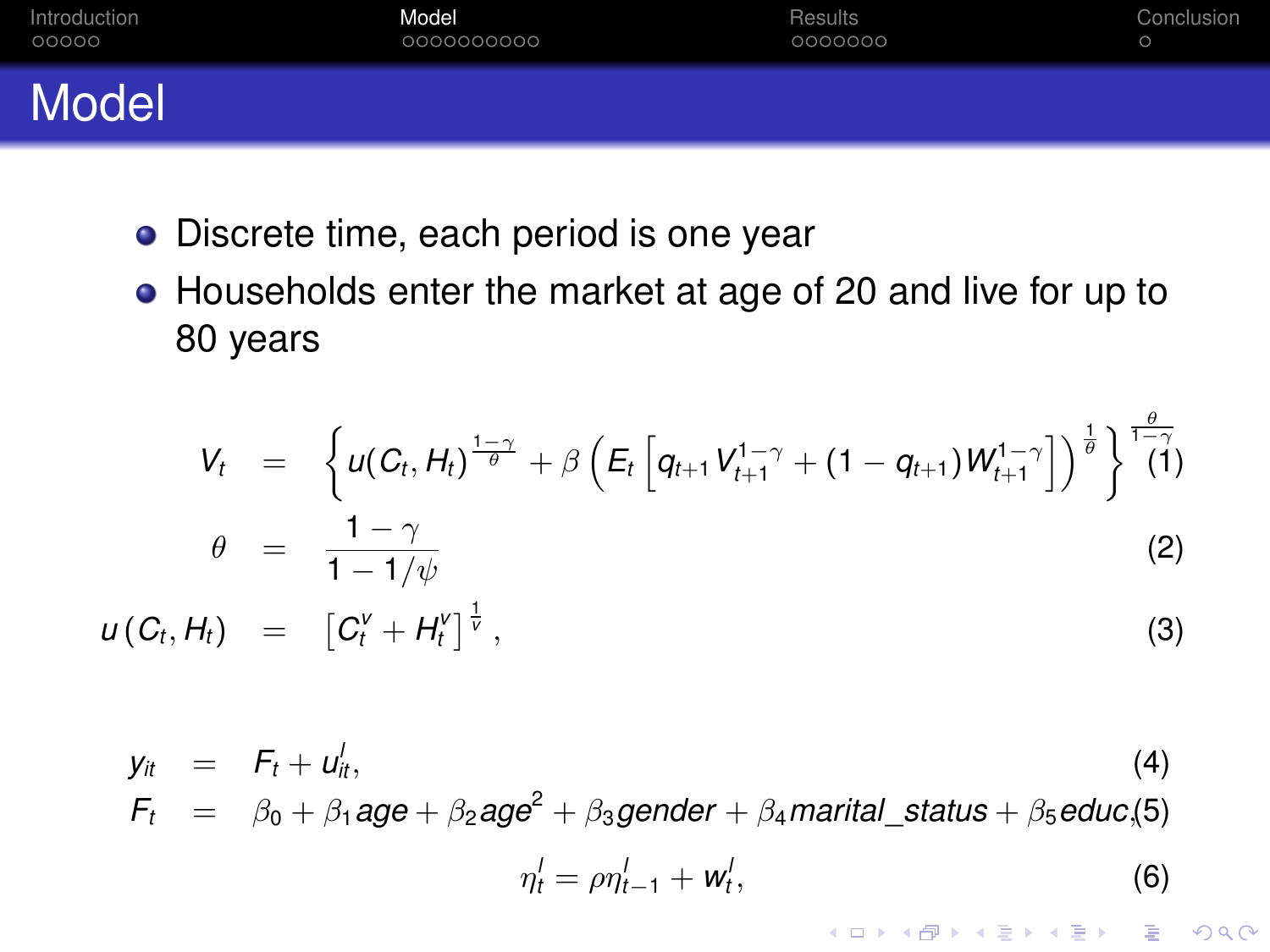| Introduction | Model      | <b>Results</b> | Conclusion |
|--------------|------------|----------------|------------|
| 00000        | 0000000000 | 0000000        |            |
| .            |            |                |            |

- Model
	- All households are initially renter, homeownership decision is endogenously made in each period starting from the second period..
	- Homeowners pay down payment, annual mortgage payments (prin. and int.), and M&D. expenses.
	- Renters only pay annual rent.
	- Two types of financial assets
		- Riskless asset with annual constant gross return *R b*
		- Risky asset with annual stochastic return

 $R_{t+1}^s - R^b = \mu_s + \varepsilon_{t+1}^s$  with  $\varepsilon_{t+1}^s$  *iid*  $(0, \sigma_{\varepsilon^s}^2)$ .

- Per unit price of housing is denoted by  $P_t^h$  such that a house of size  $H_j$  has price  $P_t^h H_j$
- $\Delta p_t^h = \mu_h + \varepsilon_t^h$ ,  $\varepsilon_t^h$ iid  $(0, \sigma_{\varepsilon^h}^2)$ .
- Households may borrow up to the house value minus the down payment:  $RM_t \leq (1-d)P_t^hH_j$ .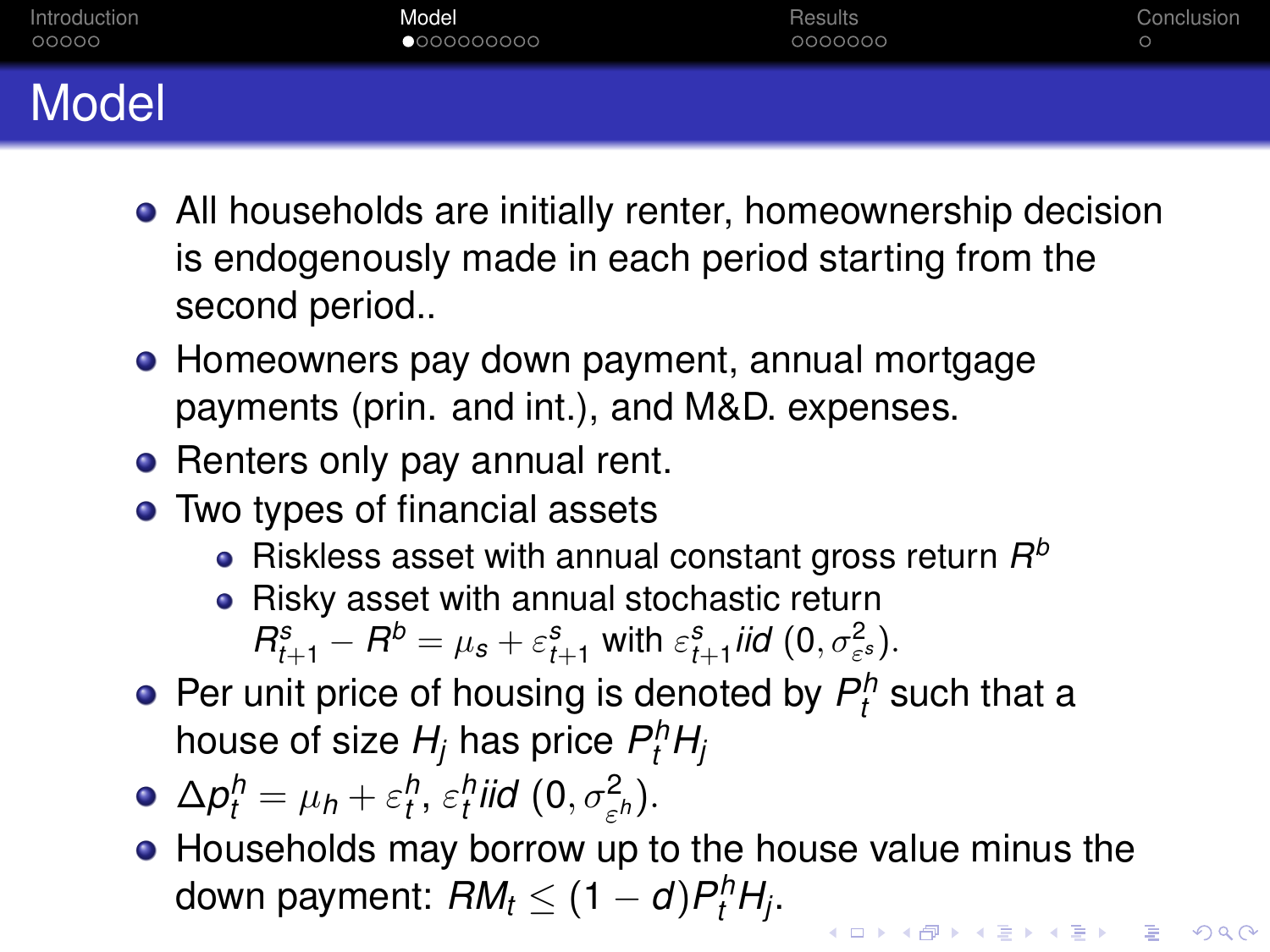| Introduction              | Model     | Results | Conclusion |
|---------------------------|-----------|---------|------------|
| 00000                     | 000000000 | 0000000 |            |
| <b>Budget Constraints</b> |           |         |            |

# **•** Renters

$$
X_t = R^b B_{t-1} + R_t^s S_{t-1} + Y_t \tag{7}
$$

$$
X_t = C_t + S_t + B_t + FIX_t \alpha_F Y_t + (1 - HR_t) \left[ \alpha_R P_t^h H_t \right] + (8)
$$

$$
HR_t\left[M_t+dP_t^hH_t\right]
$$
\n(9)

## **• Homeowners**

$$
X_{t} = R^{b}B_{t-1} + R_{t}^{s}S_{t-1} + Y_{t}
$$
\n
$$
X_{t} = C_{t} + S_{t} + B_{t} + FIX_{t}\alpha_{F}Y_{t} + HR_{t}(1 - MS_{t})\left[M_{t} + \delta P_{t}^{h}H_{t-1}\right] +
$$
\n
$$
HR_{t}MS_{t}\left[dP_{t}^{h}H_{t} + M_{t} + \delta P_{t}^{h}H_{t-1} - \left((1 - \kappa) P_{t}^{h}H_{t-1} - RM_{t}\right)\right] +
$$
\n
$$
(1 - HR_{t}) MS_{t}\left[\alpha_{R}P_{t}^{h}H_{t} - \left((1 - \kappa) P_{t}^{h}H_{t-1} - RM_{t}\right)\right],
$$
\n
$$
(11)
$$

K ロ ▶ K @ ▶ K 할 > K 할 > 1 할 > 9 Q Q\*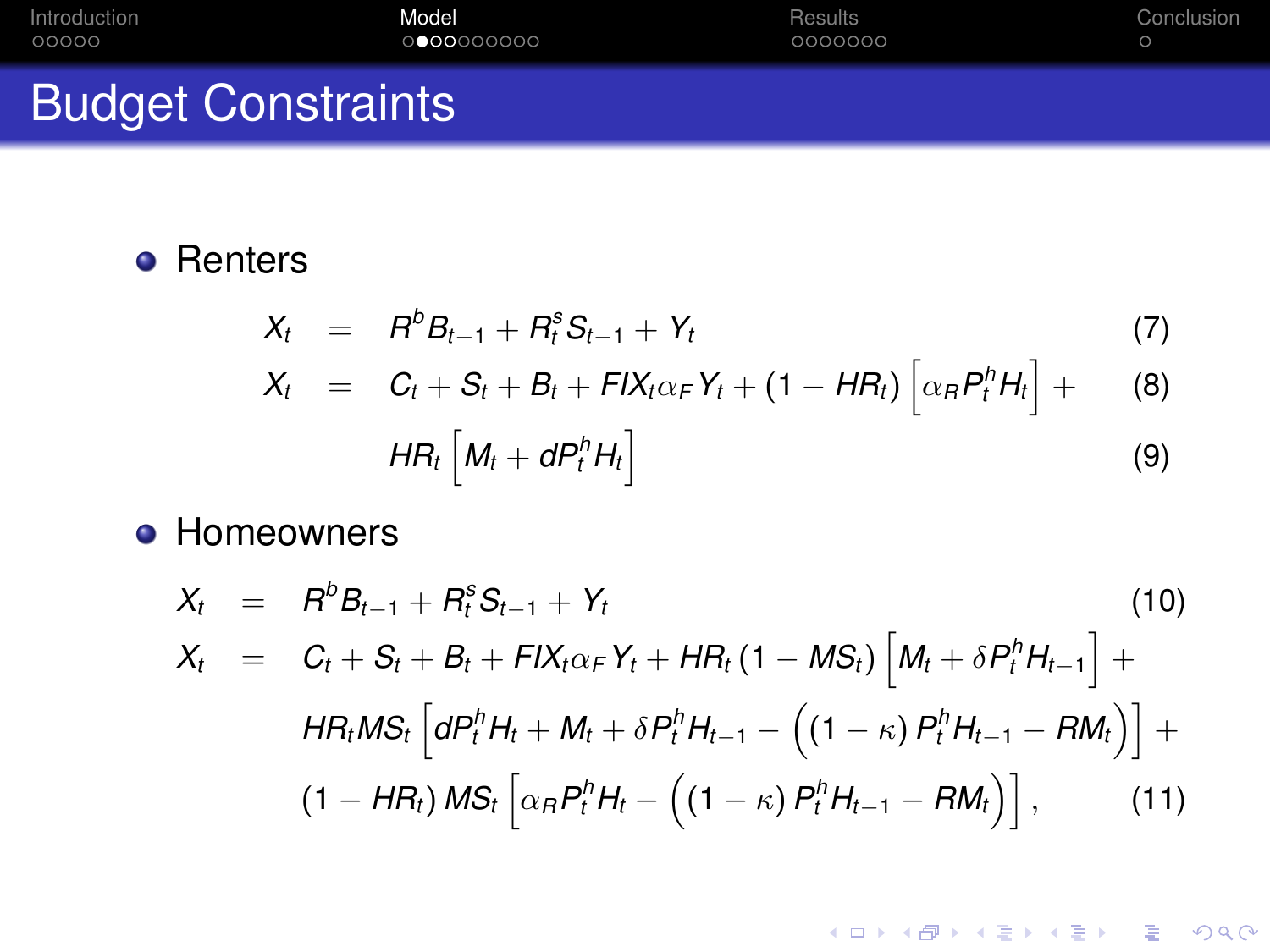| Introduction                | Model      | Results | Conclusion |
|-----------------------------|------------|---------|------------|
| 00000                       | 0000000000 | 0000000 |            |
| <b>Optimization Problem</b> |            |         |            |

- The state variables are denoted by  $\Omega$ , where  $\Omega_t = \{t, LW_t, IFIX_t, O_{t-1}, H_{t-1}, RM_t\}.$
- The control variables are denoted by  $\Psi_t = \{C_t, O_t, H_t, FIX_t, s_t\}$
- Household's optimization problem is then

$$
V_t(\Omega_t) = \max_{\Psi_t} \left\{ u(C_t, H_t)^{\frac{1-\gamma}{\theta}} + \beta \left( E_t \left[ q_t V_{t+1} (\Omega_{t+1})^{1-\gamma} + (1-q_t) W_{t+1}^{1-\gamma} \right] \right)^{\frac{1}{\theta}} \right\}^{\frac{\theta}{1-\gamma}}
$$
(12)

**KOD KOD KED KED E VOOR** 

subject to dynamics, restrictions and budget constraints mentioned above.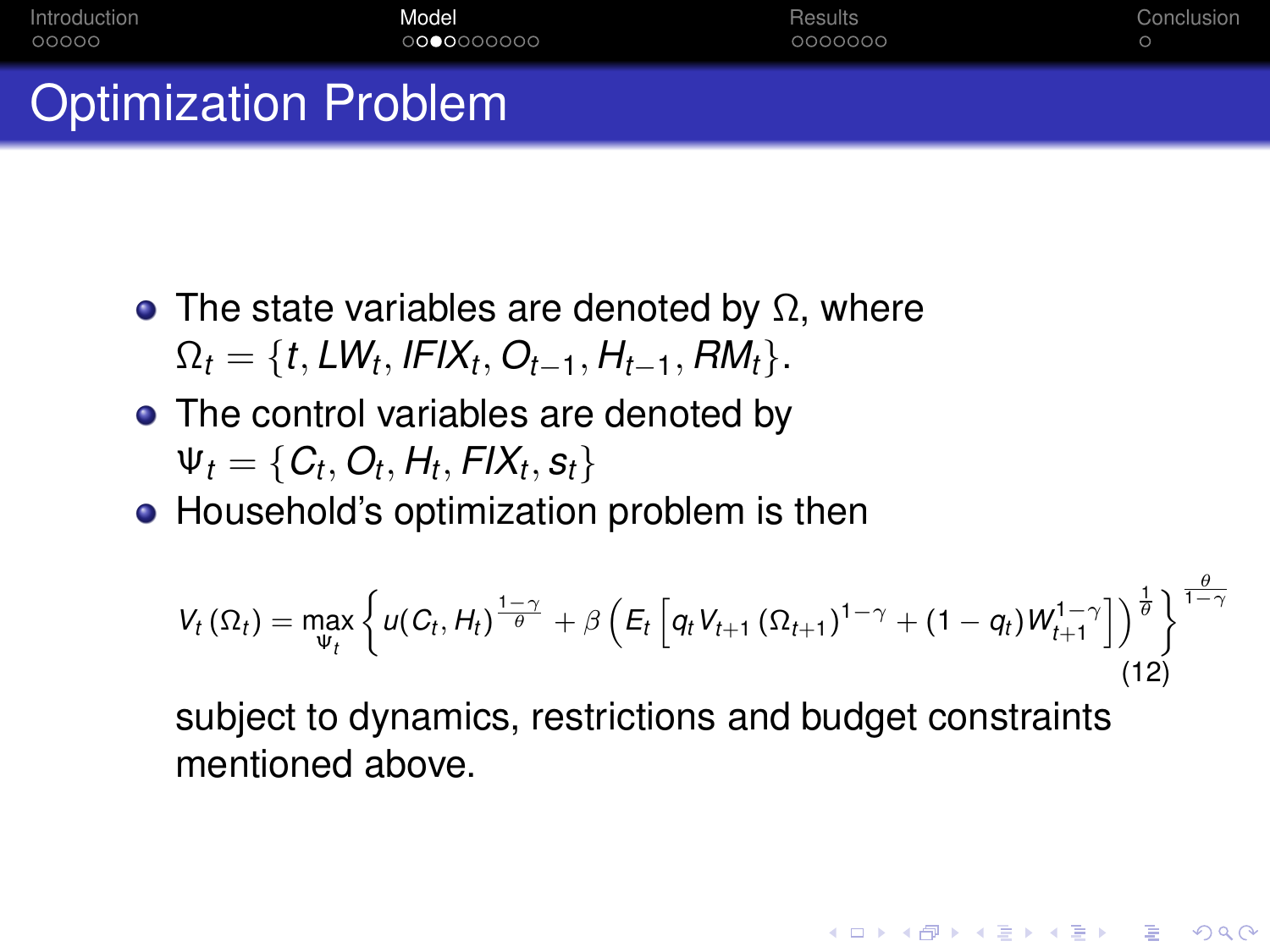| Introduction | Model      | Results | Conclusion |
|--------------|------------|---------|------------|
| 00000        | 0000000000 | 0000000 |            |
|              |            |         |            |

# **Parameters**

٠

#### Table: Baseline Parameter Values

| Description                                        | Parameter          | Value  |
|----------------------------------------------------|--------------------|--------|
| Time discount factor                               | B                  | 0.95   |
| Gross return on the riskless asset                 | $R^b$              | 1.03   |
| Equity premium                                     | $\mu_{s}$          | 0.06   |
| Liquidation cost                                   | $\kappa$           | 0.10   |
| Intratemporal elasticity of substitution           | $\boldsymbol{\nu}$ | 0.33   |
| Rental rate                                        | $\alpha_B$         | 0.06   |
| Mortgage rate                                      | r <sup>m</sup>     | 0.03   |
| Fixed entry cost                                   | $\alpha_F$         | 0.05   |
| Down payment                                       | d                  | 0.20   |
| Depreciation and maintenance                       | δ                  | 0.01   |
| Average growth rate on housing prices              | $\mu_h$            | 0.01   |
| Std. of persistent shock to labor income           | $\sigma_b$         | 0.1632 |
| Std. of temporary shock to labor income            | $\sigma_h$         | 0.3272 |
| Std. of shocks to return on housing inv.           | $\sigma_h$         | 0.057  |
| Std. of shocks to return on risky asset inv.       | $\sigma_{\rm s}$   | 0.20   |
| Retirement income factor                           | ξ                  | 0.66   |
| Persistence parameter of labor income shocks       | $\phi$             | 0.82   |
| Correlations between shocks                        |                    |        |
| - return on housing and return on risky asset inv. | $\rho_{sh}$        | 0.20   |
| - return on housing investment and labor income    | $\rho_{hl}$        | 0.075  |
| - return on risky asset inv. and labor income      | $\rho_{sl}$        | 0.10   |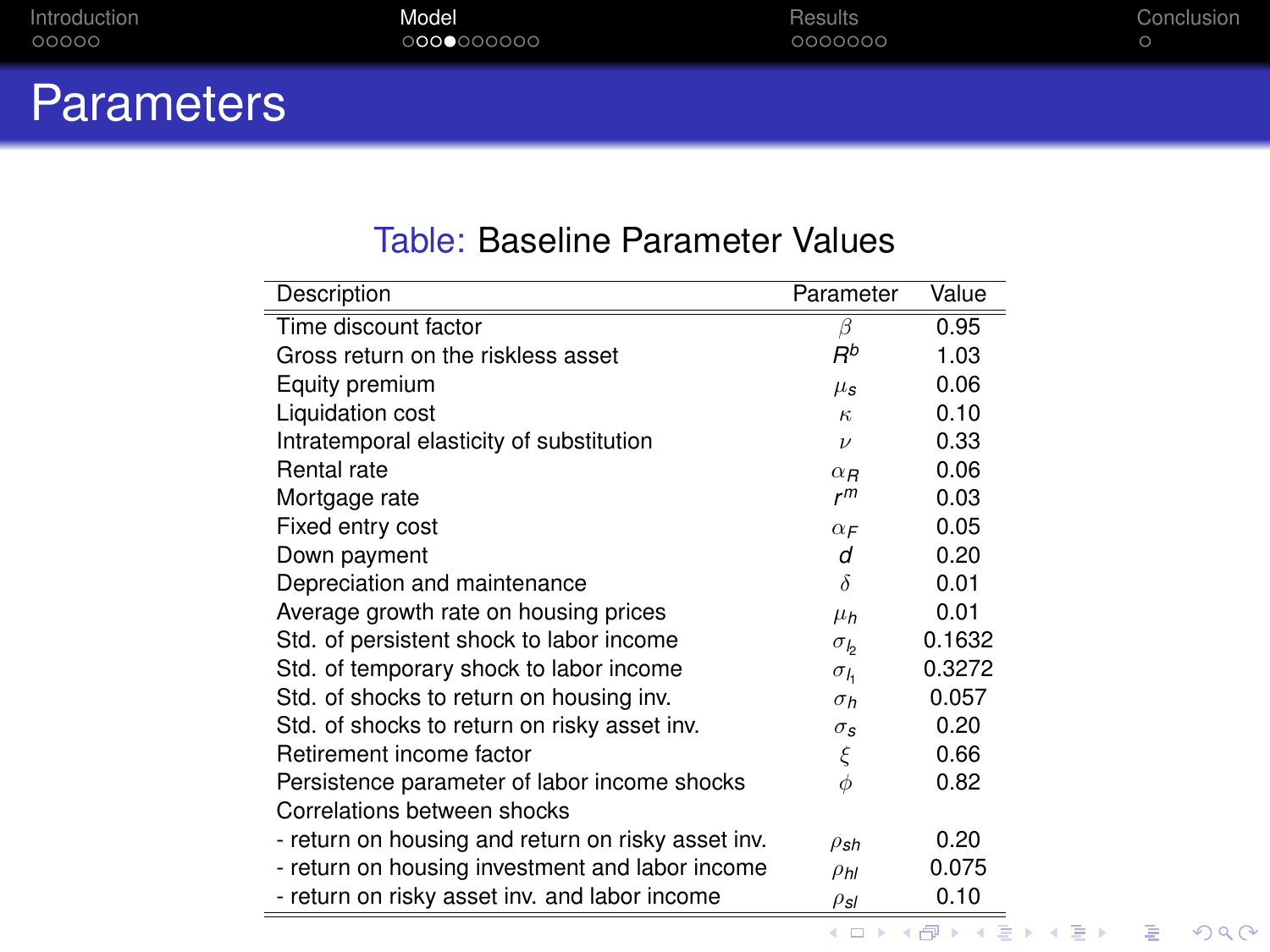| Introduction              | Model      | Results | Conclusion |
|---------------------------|------------|---------|------------|
| 00000                     | 0000000000 | 0000000 |            |
| <b>Solution Technique</b> |            |         |            |

- Use numerical approximation method
- Backward induction due to the finite nature of the problem
- $\bullet$  At time T + 1, value function coincides with the bequest function
- Obtain utility function for all combinations of relevant control variables
- Value function is the sum of the utility function plus the discounted expected continuation function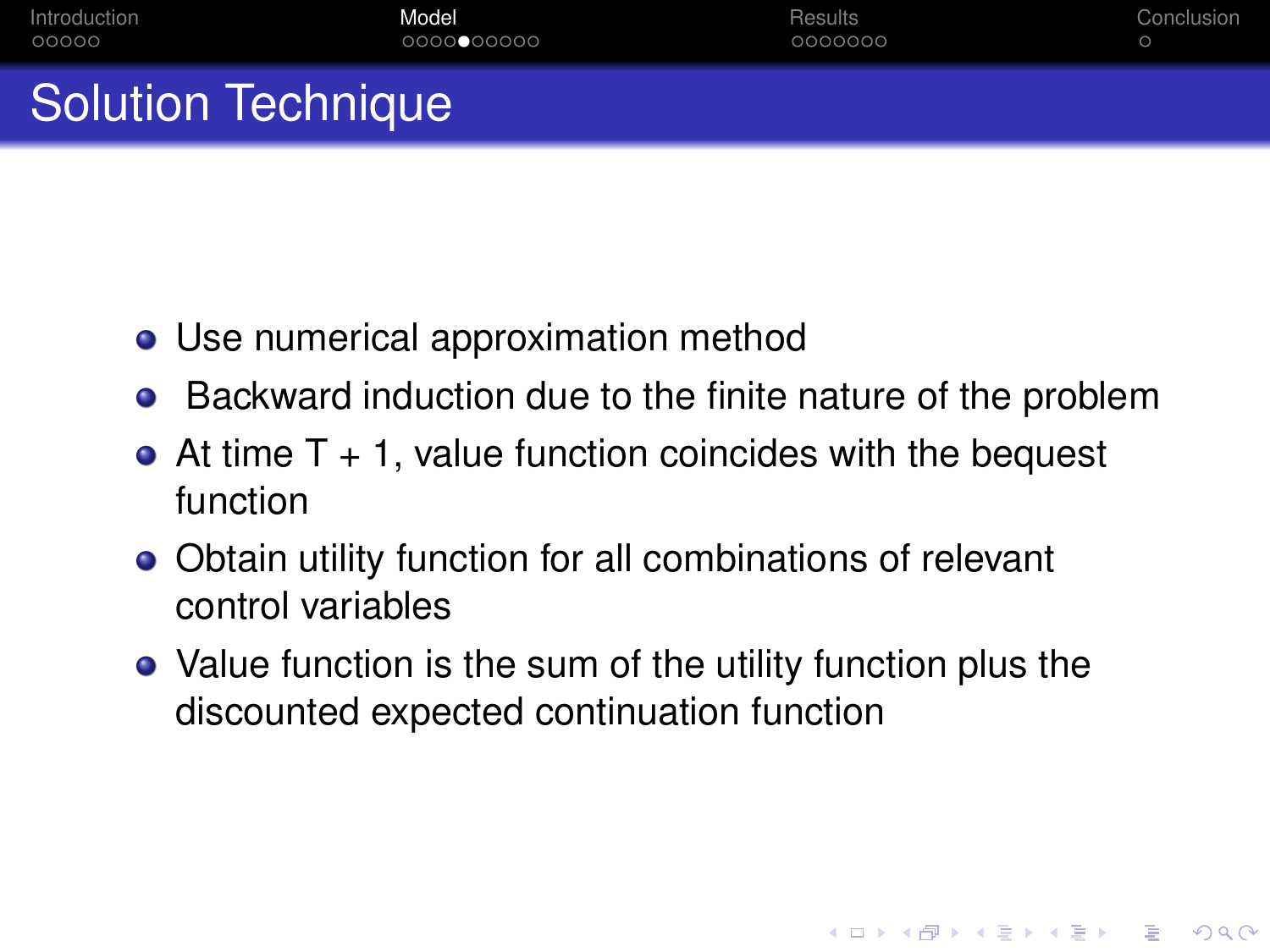| Introduction              | Model      | Results | Conclusion |
|---------------------------|------------|---------|------------|
| 00000                     | 0000000000 | 0000000 |            |
| <b>Solution Technique</b> |            |         |            |

- Cubic spline interpolation if the continuation value doesn't lie on the state space grid
- Choose the maximum value function among all control variables
- The optimum policy rules for consumption, housing, and financial asset investments correspond to these chosen value functions
- Risky assets market decision: compare VF conditional on having paid the fixed cost vs not having paid the fixed cost
- **Homeownership decision: compare VF conditional on** being a homeowner vs. on being a renter
- Simulate life-cycle consumption, housing investment, and portfolio allocation profiles from these rules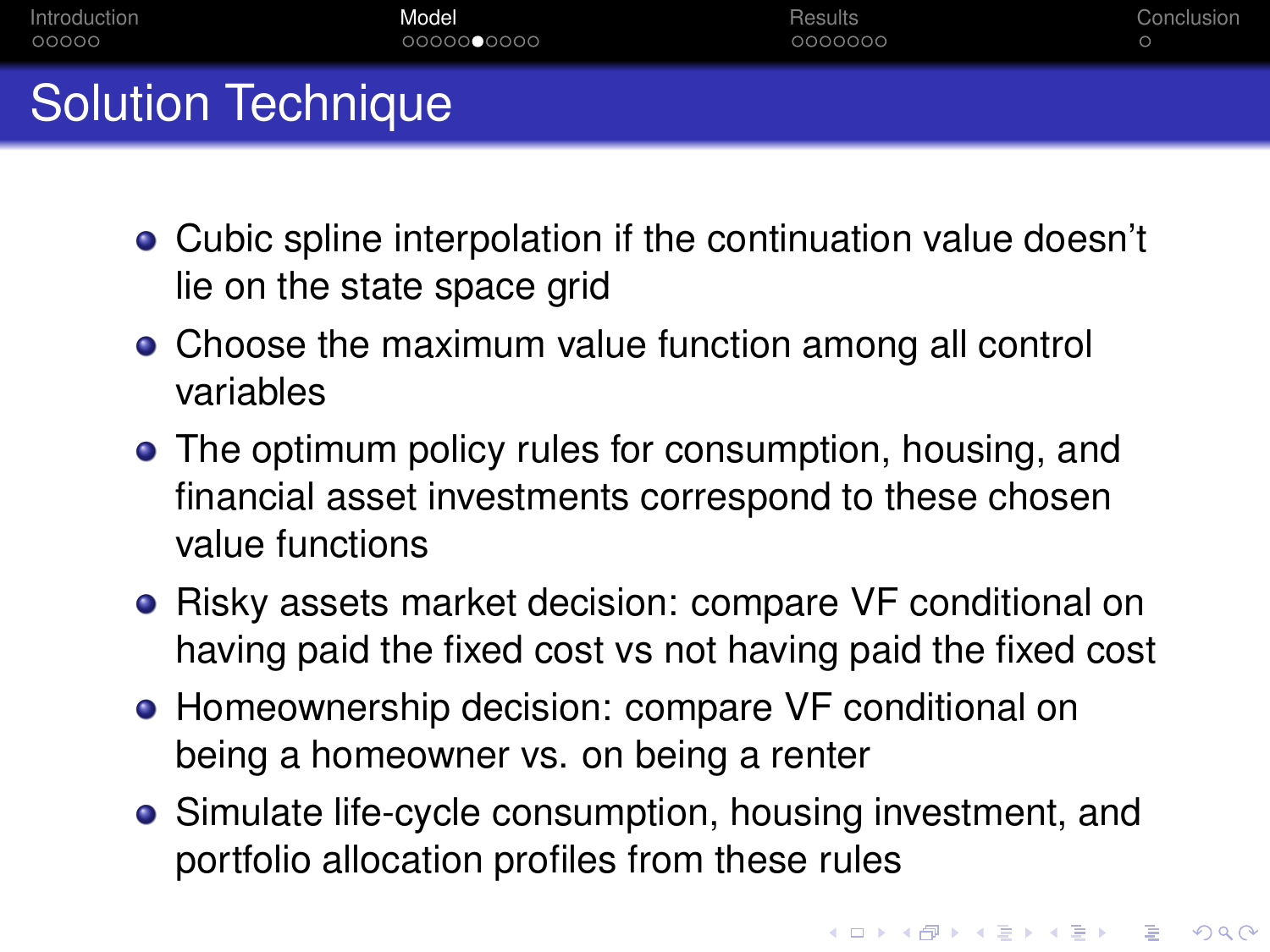| Introduction      | Model      | <b>Results</b> | Conclusion |
|-------------------|------------|----------------|------------|
| 00000             | 0000000000 | 0000000        |            |
| <b>Estimation</b> |            |                |            |

- Conflicting evidence on the size of the RRA and the EIS:
- (Vissing-Jorgensen,JPE 2002), (Guvenen, JME 2003), (Hall, JPE 1988), (Vissing-Jorgensen and Attanasio, AER-PP 2003), and (Gomes and Michaelides, JF 2005).
- **Use the minimum distance method for the estimation**

**KOD KARD KED KED BE YOUR**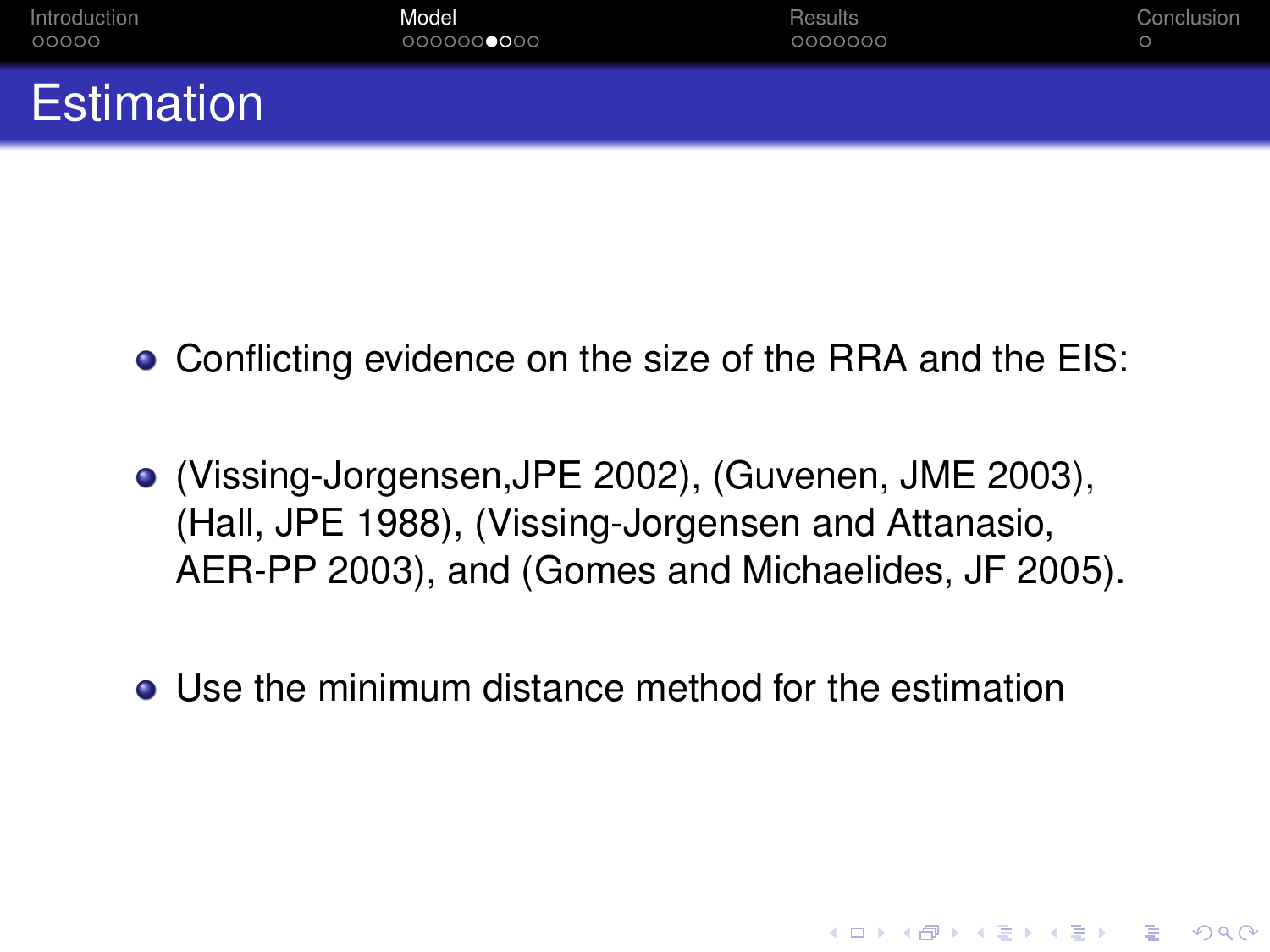| Introduction      | Model      | Results | Conclusion |
|-------------------|------------|---------|------------|
| 00000             | 0000000000 | 0000000 |            |
| <b>Estimation</b> |            |         |            |

Let us denote by *wi*,*<sup>t</sup>* the value taken by variable *i* at age *t* over the life-cycle. Let us also denote by  $g_{i,t}(\gamma, \psi)$  the predicted value generated by the model for variable *i* at age *t* for a given value of the parameters  $\gamma$  and  $\psi. ^1$  A consistent estimator of the RRA and EIS parameters is then given by

$$
(\hat{\gamma},\hat{\psi}) = \arg\min_{\gamma,\psi} \sum_{i=1}^N \sum_{t=1}^K \left(w_{i,t} - g_{i,t}(\gamma,\psi)\right)^2, \tag{13}
$$

where *N* is the number of variables used in the minimum distance estimation.

<sup>&</sup>lt;sup>1</sup>We simulate a very large number of life-cycle paths  $(50,000)$  and use the average as the predicted value.K ロ X x 4 D X X 원 X X 원 X 원 X 2 D X Q Q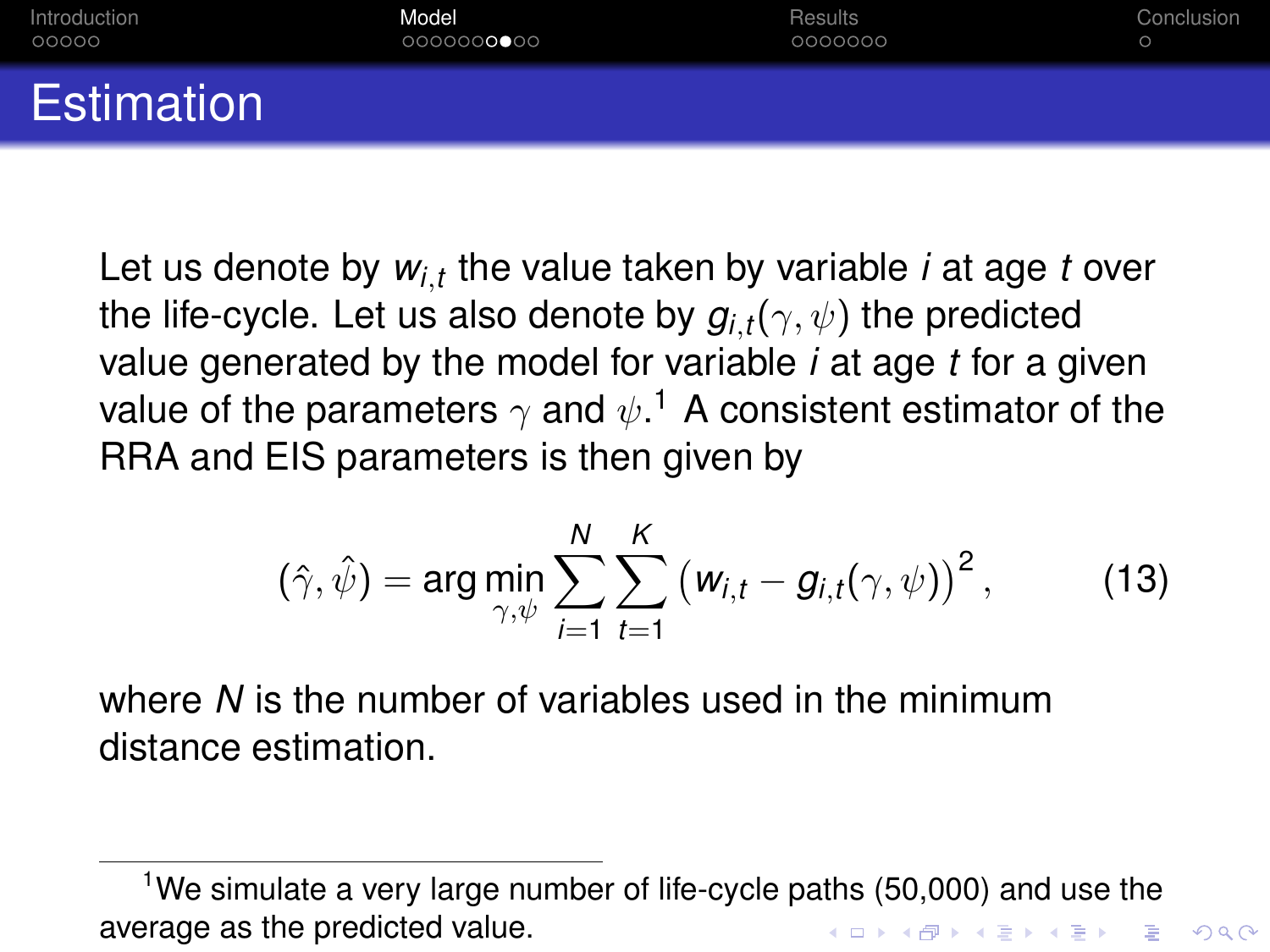| Introduction | Model      | Results | Conclusion |
|--------------|------------|---------|------------|
| 00000        | 0000000000 | 0000000 |            |
| Estimation   |            |         |            |

- Risky asset as a share of total financial assets, risky asset market participation rate, and homeownership status
- We use SCF 2007 for the data because SCF is probably the most comprehensive survey on US households financial assets.
- We define total investment in risky assets as the sum of stock mutual funds, bond mutual funds, mortgage-backed bonds, corporate bonds, publicly traded stocks and foreign bonds.
- On the other hand, riskless asset are composed of checking accounts, certificate of deposits, government-backed bond mutual funds, US Government bonds, saving bonds, municipal bonds, and cash and call money accounts.
- **•** For some assets, households are asked how they are invested: either in risky, or riskless, or split between them. Depending on the answers we classify IRA-Keogh accounts, pensions and saving-money market accounts either risky, riskless, or split between both.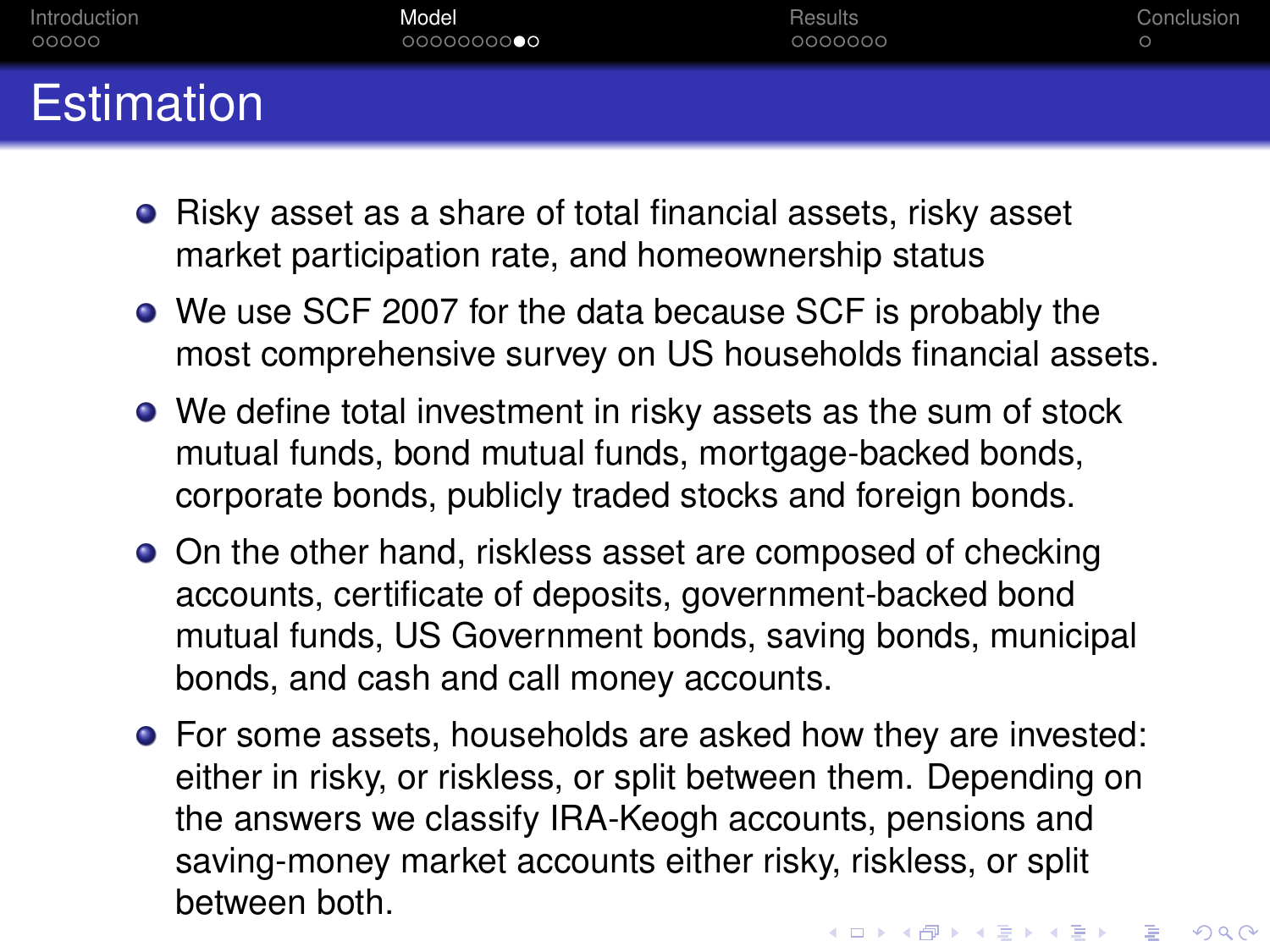<span id="page-15-0"></span>

| Introduction | Model     | Results | Conclusion |
|--------------|-----------|---------|------------|
| 00000        | 000000000 | 0000000 |            |
|              |           |         |            |

# **Estimation**



Figure: Raw and Smoothed Data for the Estimation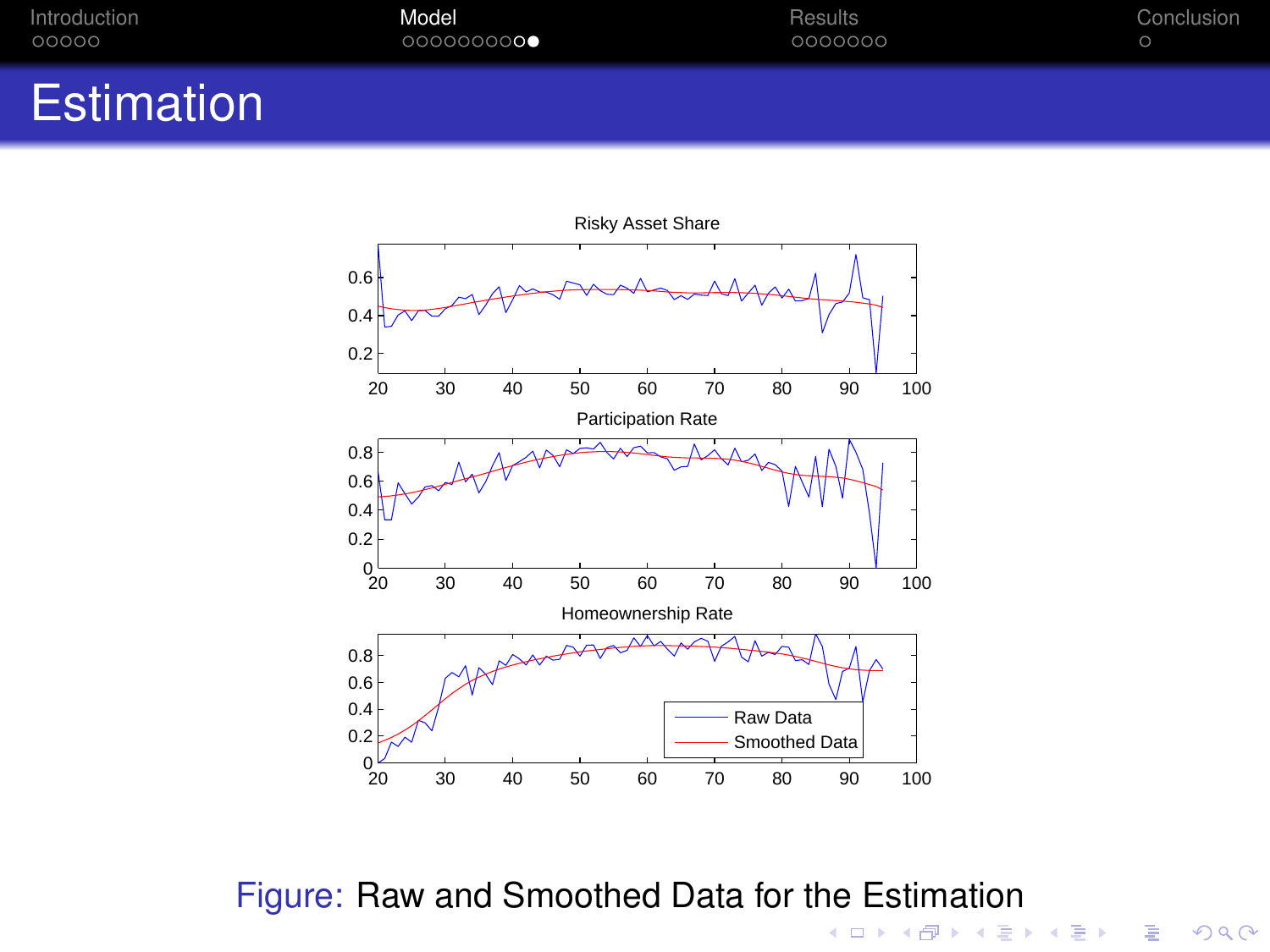<span id="page-16-0"></span>

| Introduction   | Model      | Results | Conclusion |
|----------------|------------|---------|------------|
| 00000          | 0000000000 | 0000000 |            |
| <b>Results</b> |            |         |            |

## Estimated RRA and EIS are 3.78 and 0.34, respectively.

#### Table: Life-Cycle Profiles - Baseline Model

| Age                         | 20-30 | $30-40$ | 40-50 | $50 - 60$ | 60-70 | 70-80 | 80-90 | $90-100$ |
|-----------------------------|-------|---------|-------|-----------|-------|-------|-------|----------|
|                             |       |         |       |           |       |       |       |          |
| Risky Asset Share (Uncond.) | 0.15  | 0.24    | 0.41  | 0.49      | 0.47  | 0.37  | 0.31  | 0.3      |
| Risky Asset Share (Cond.)   | 0.33  | 0.47    | 0.63  | 0.66      | 0.7   | 0.72  | 0 65  | 0.62     |
| <b>Participation Rate</b>   | 0.39  | 0.51    | 0.64  | 0.75      | 0.68  | 0.52  | 0.48  | 0.49     |
| Homeownership Rate          | 0.32  | 0.7     | 0.73  | 0.74      | 0 74  | 0.78  | 0.86  | 0.94     |

K ロ ▶ K @ ▶ K 할 ▶ K 할 ▶ 이 할 → 9 Q Q\*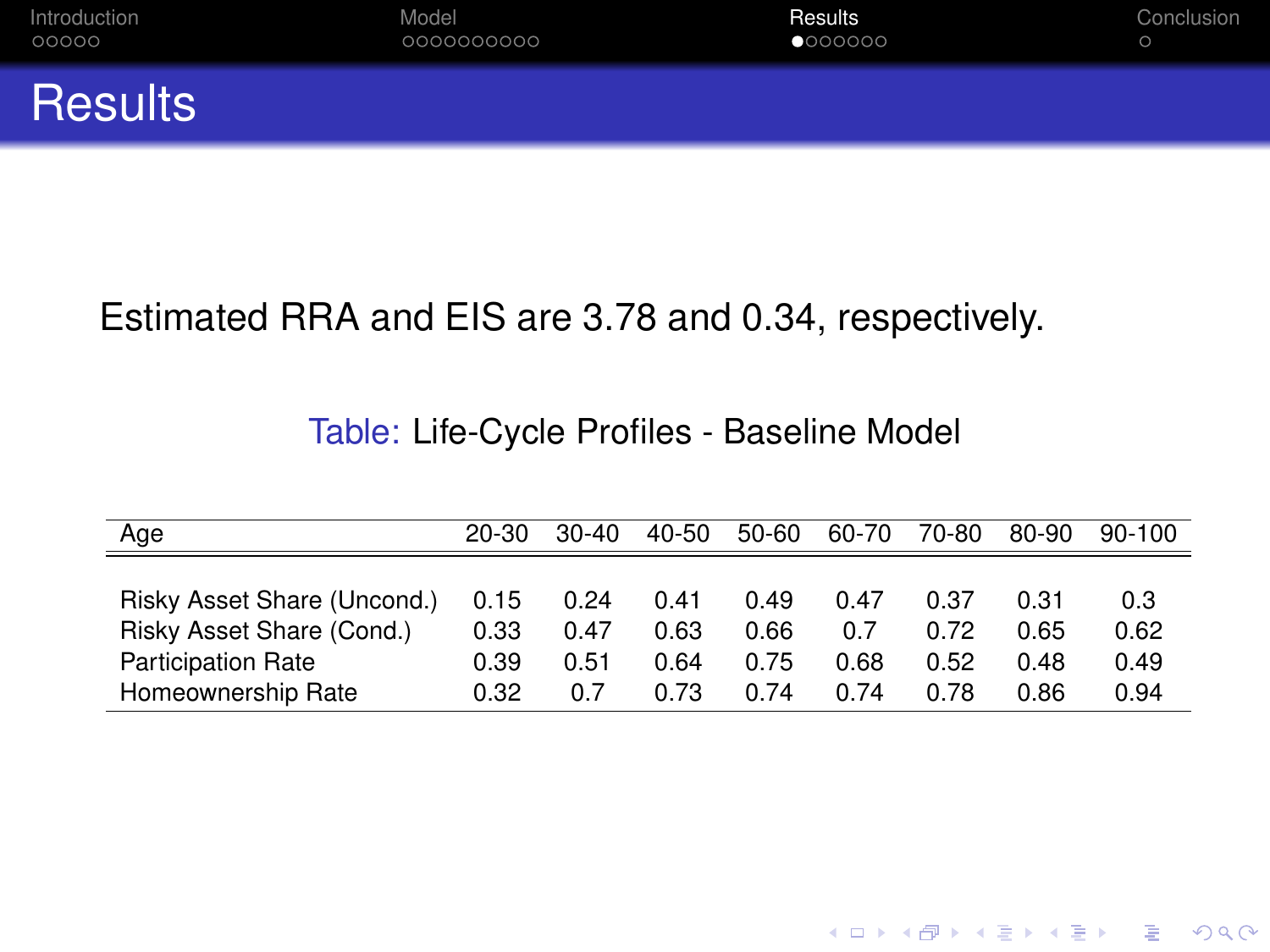<span id="page-17-0"></span>

| Introduction   | Model      | Results | Conclusion |
|----------------|------------|---------|------------|
| 00000          | 0000000000 | 0000000 |            |
| <b>Results</b> |            |         |            |

#### Table: Life-Cycle Profiles - No Housing Investment

| Age                         | $20 - 30$ | $30-40$ | 40-50 | 50-60 | 60-70 | 70-80 | 80-90 | $90-100$ |
|-----------------------------|-----------|---------|-------|-------|-------|-------|-------|----------|
|                             |           |         |       |       |       |       |       |          |
| Risky Asset Share (Uncond.) | 0.75      | 0.96    | 0.98  | 0.98  | 0.96  | 0.83  | 0.67  | 0.53     |
| Risky Asset Share (Cond.)   | 0.77      | 0.97    | 0.98  | 0.98  | 0.96  | 0.88  | 0.78  | 0.68     |
| <b>Participation Rate</b>   | 0.88      |         |       |       |       | 0.94  | 0.86  | በ 78     |

#### Table: Life-Cycle Profiles - Baseline Model

| Age                         | 20-30 | $30-40$ | 40-50 | 50-60 | 60-70 | 70-80 | 80-90 | $90 - 100$ |
|-----------------------------|-------|---------|-------|-------|-------|-------|-------|------------|
|                             |       |         |       |       |       |       |       |            |
| Risky Asset Share (Uncond.) | 0.15  | 0.24    | 0.41  | 0.49  | 0.47  | 0.37  | 0.31  | 0.3        |
| Risky Asset Share (Cond.)   | 0.33  | 0.47    | 0.63  | 0.66  | 0.7   | 0.72  | 0.65  | 0.62       |
| <b>Participation Rate</b>   | 0.39  | 0.51    | 0.64  | 0.75  | 0.68  | 0.52  | 0.48  | 0.49       |
| Homeownership Rate          | 0.32  | 0.7     | 0.73  | 0 74  | 0 74  | 0.78  | 0.86  | 0.94       |

K ロ X x (日 X X B X X B X X B X O Q O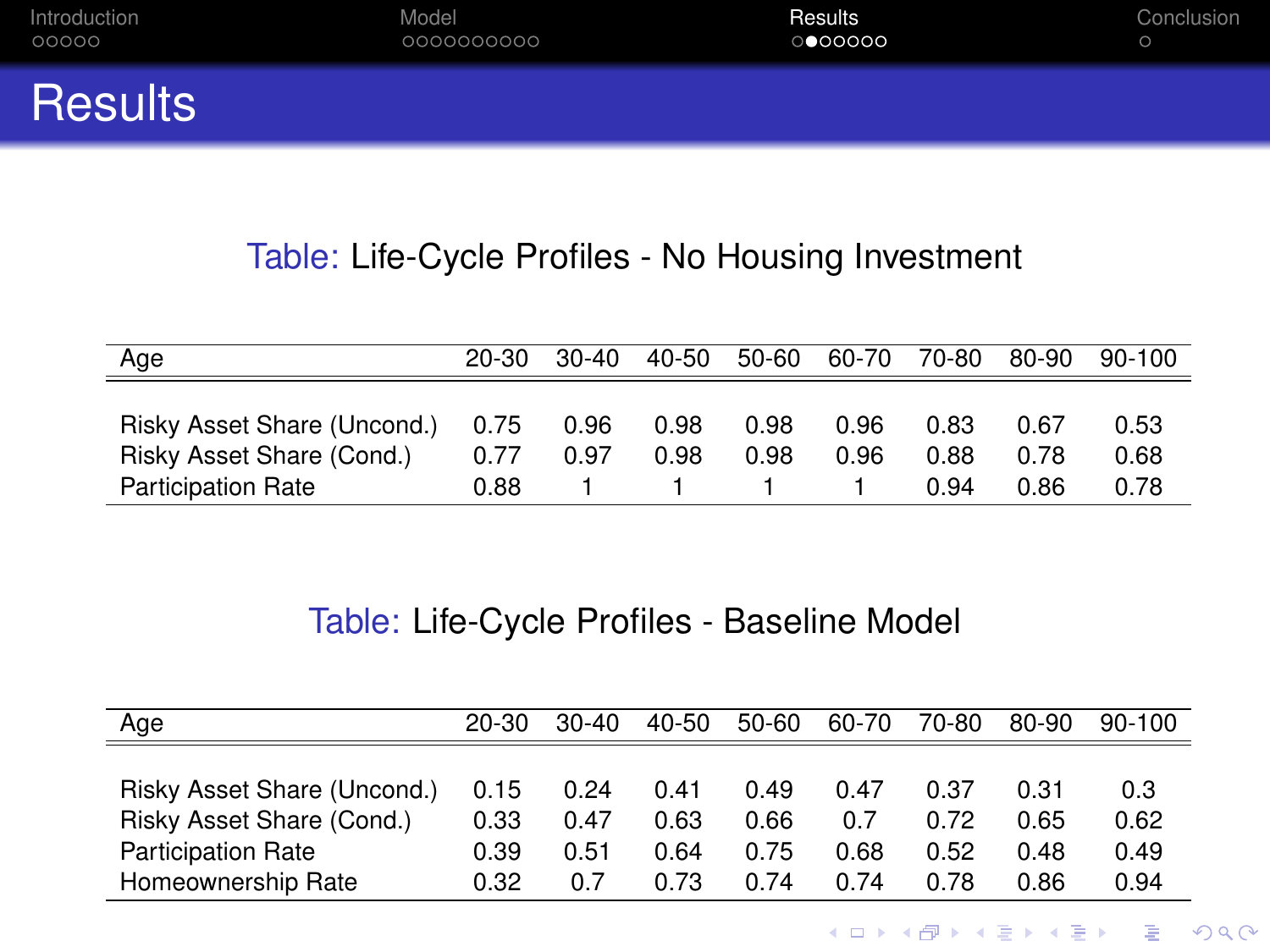| Introduction   | Model      | Results | Conclusion |
|----------------|------------|---------|------------|
| 00000          | 0000000000 | 0000000 |            |
| <b>Results</b> |            |         |            |

### Table: Life-Cycle Profiles - SCF Data

| Age                        | $20 - 30$ | $30-40$ | $40 - 50$ | $50-60$ | 60-70 | 70-80 | 80-90 | $90 - 100$ |
|----------------------------|-----------|---------|-----------|---------|-------|-------|-------|------------|
|                            |           |         |           |         |       |       |       |            |
| Risky Asset Share (Uncond) | 0.32      | 0.38    | 0.46      | 0.49    | 0.46  | 0.43  | በ 4   | 0.38       |
| Risky Asset Share (Cond)   | 0.43      | በ 47    | 0.52      | 0.54    | 0.52  | 0.52  | 0.49  | 0.46       |
| <b>Participation Rate</b>  | 0.52      | 0.64    | 0.75      | 0.8     | 0.77  | 0.73  | በ 64  | 0.58       |
| Homeownership Rate         | 0.27      | 0.61    | 0.78      | 0.85    | 0.87  | 0.84  | 0.76  | 0.69       |

#### Table: Life-Cycle Profiles - Baseline Model

| Age                         | 20-30 | $30-40$ | 40-50 | $50 - 60$ | 60-70 | 70-80 | 80-90 | $90-100$ |
|-----------------------------|-------|---------|-------|-----------|-------|-------|-------|----------|
|                             |       |         |       |           |       |       |       |          |
| Risky Asset Share (Uncond.) | 0.15  | 0.24    | 0.41  | 0.49      | 0.47  | 0.37  | 0.31  | 0.3      |
| Risky Asset Share (Cond.)   | 0.33  | 0.47    | 0.63  | 0.66      | 0.7   | 0.72  | 0.65  | 0.62     |
| <b>Participation Rate</b>   | 0.39  | 0.51    | 0.64  | 0.75      | 0.68  | 0.52  | 0.48  | 0.49     |
| Homeownership Rate          | 0.32  | 0.7     | 0.73  | 0.74      | 0.74  | 0.78  | 0.86  | 0.94     |

K ロ ▶ K @ ▶ K 할 ▶ K 할 ▶ . 할 . ⊙ Q @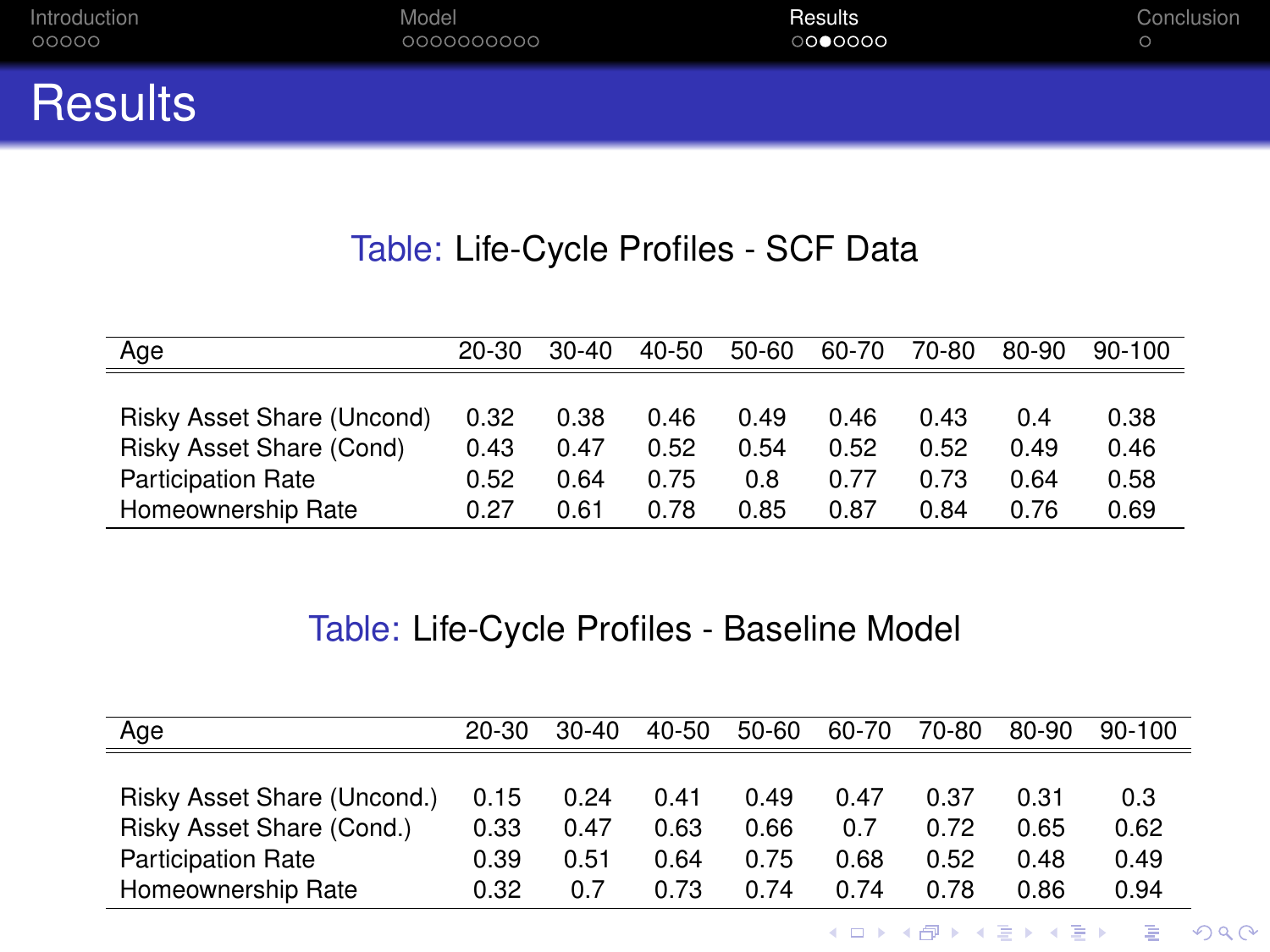| Introduction   | Model      | Results | Conclusion |
|----------------|------------|---------|------------|
| 00000          | 0000000000 | 0000000 |            |
| <b>Results</b> |            |         |            |

### Table: Life-Cycle Profiles - House Price Risk

| Age                                | $20 - 30$ | $30 - 40$ | $40 - 50$ | $50 - 60$ | 60-70 | 70-80 | 80-90 | $90 - 100$ |  |  |
|------------------------------------|-----------|-----------|-----------|-----------|-------|-------|-------|------------|--|--|
| Panel A: Risky Asset Share (Cond.) |           |           |           |           |       |       |       |            |  |  |
| Std. of House Price                |           |           |           |           |       |       |       |            |  |  |
| 0.20                               | 0.44      | 0.7       | 0.84      | 0.91      | 0.92  | 0.91  | 0.82  | 0.72       |  |  |
| 0.16                               | 0.43      | 0.56      | 0.76      | 0.85      | 0.87  | 0.88  | 0.79  | 0.7        |  |  |
| 0.12                               | 0.59      | 0.51      | 0.7       | 0.77      | 0.79  | 0.81  | 0.73  | 0.63       |  |  |
| 0.08                               | 0.33      | 0.44      | 0.64      | 0.69      | 0.78  | 0.88  | 0.8   | 0.67       |  |  |
| 0.04                               | 0.48      | 0.56      | 0.66      | 0.71      | 0.79  | 0.92  | 0.86  | 0.65       |  |  |
| 0.00                               | 0.32      | 0.5       | 0.63      | 0.56      | 0.7   | 0.91  | 0.85  | 0.61       |  |  |
| <b>Panel B: Participation Rate</b> |           |           |           |           |       |       |       |            |  |  |
| Std. of House Price                |           |           |           |           |       |       |       |            |  |  |
| 0.20                               | 0.36      | 0.68      | 0.82      | 0.91      | 0.9   | 0.8   | 0.71  | 0.63       |  |  |
| 0.16                               | 0.38      | 0.61      | 0.76      | 0.87      | 0.84  | 0.74  | 0.66  | 0.61       |  |  |
| 0.12                               | 0.42      | 0.53      | 0.69      | 0.78      | 0.74  | 0.58  | 0.51  | 0.5        |  |  |
| 0.08                               | 0.39      | 0.51      | 0.6       | 0.65      | 0.57  | 0.39  | 0.36  | 0.44       |  |  |
| 0.04                               | 0.43      | 0.52      | 0.58      | 0.6       | 0.52  | 0.35  | 0.31  | 0.42       |  |  |
| 0.00                               | 0.41      | 0.49      | 0.56      | 0.77      | 0.6   | 0.28  | 0.25  | 0.38       |  |  |
| Panel C: Homeownership Rate        |           |           |           |           |       |       |       |            |  |  |
| Std. of House Price                |           |           |           |           |       |       |       |            |  |  |
| 0.20                               | 0.49      | 0.69      | 0.46      | 0.3       | 0.37  | 0.52  | 0.69  | 0.88       |  |  |
| 0.16                               | 0.47      | 0.72      | 0.56      | 0.4       | 0.44  | 0.56  | 0.72  | 0.89       |  |  |
| 0.12                               | 0.36      | 0.73      | 0.64      | 0.59      | 0.64  | 0.77  | 0.85  | 0.93       |  |  |
| 0.08                               | 0.32      | 0.7       | 0.73      | 0.73      | 0.74  | 0.79  | 0.87  | 0.95       |  |  |
| 0.04                               | 0.26      | 0.66      | 0.73      | 0.74      | 0.76  | 0.82  | 0.89  | 0.96       |  |  |
| 0.00                               | 0.25      | 0.64      | 0.77      | 0.80      | 0.80  | 0.85  | 0.90  | 0.96       |  |  |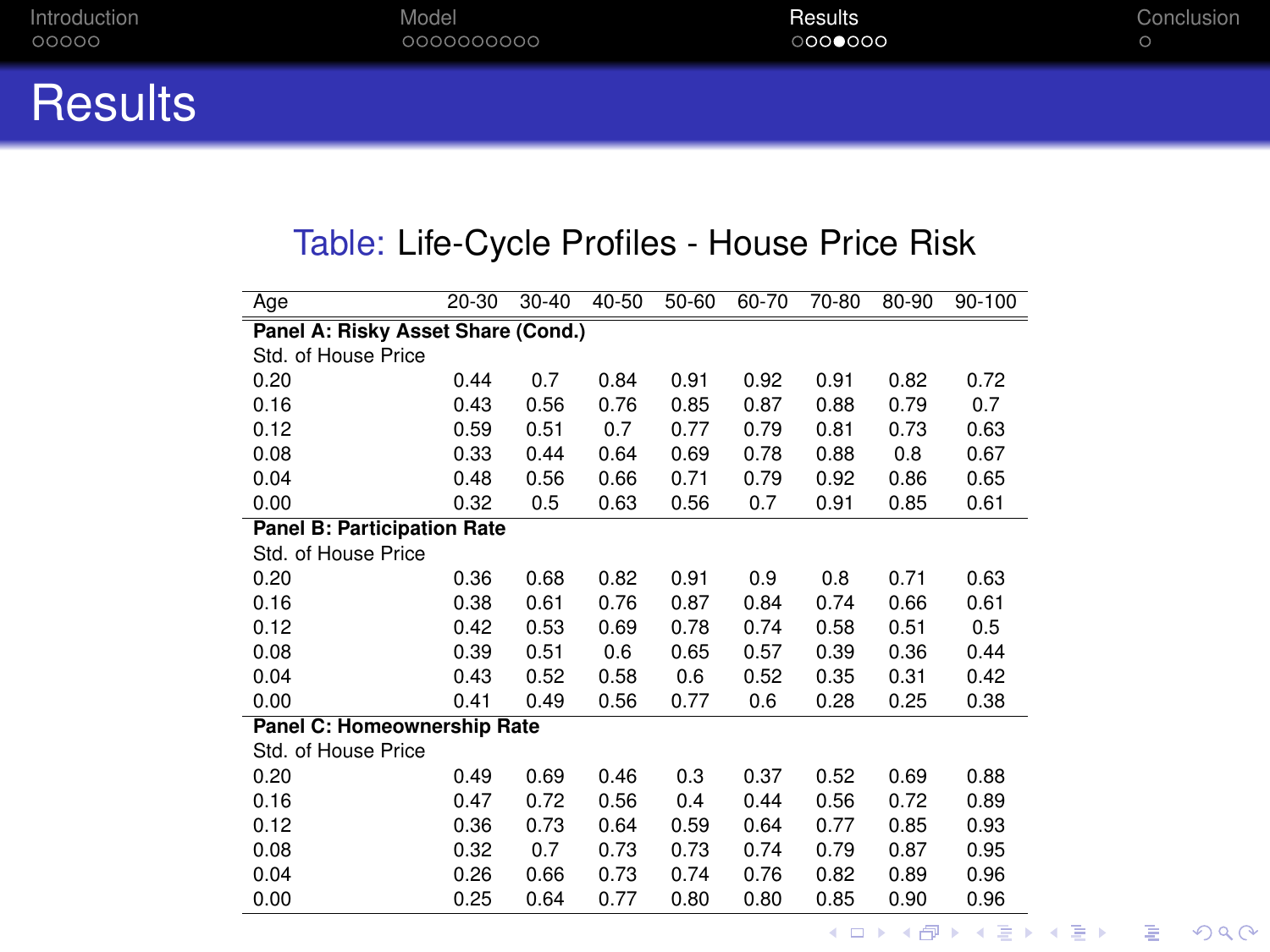| Introduction   | Model      | Results | Conclusion |
|----------------|------------|---------|------------|
| 00000          | 0000000000 | 0000000 |            |
| <b>Results</b> |            |         |            |

## Table: Life-Cycle Profiles - Entry Cost

| Age |                   | 20-30                              | $30 - 40$                   | 40-50 | 50-60 | 60-70 | 70-80 | 80-90 | 90-100 |  |  |  |
|-----|-------------------|------------------------------------|-----------------------------|-------|-------|-------|-------|-------|--------|--|--|--|
|     | <b>Fixed Cost</b> | Panel A: Risky Asset Share (Cond.) |                             |       |       |       |       |       |        |  |  |  |
|     | 0                 | 0.65                               | 0.57                        | 0.6   | 0.65  | 0.74  | 0.87  | 0.81  | 0.63   |  |  |  |
|     | 0.02              | 0.64                               | 0.57                        | 0.6   | 0.65  | 0.74  | 0.87  | 0.8   | 0.63   |  |  |  |
|     | 0.04              | 0.64                               | 0.56                        | 0.6   | 0.65  | 0.74  | 0.87  | 0.8   | 0.63   |  |  |  |
|     | 0.06              | 0.65                               | 0.57                        | 0.61  | 0.66  | 0.75  | 0.87  | 0.81  | 0.63   |  |  |  |
|     | 0.08              | 0.65                               | 0.57                        | 0.65  | 0.7   | 0.78  | 0.89  | 0.82  | 0.65   |  |  |  |
|     | 0.10              | 0.65                               | 0.57                        | 0.66  | 0.7   | 0.78  | 0.89  | 0.82  | 0.65   |  |  |  |
|     | <b>Fixed Cost</b> |                                    | Panel B: Participation Rate |       |       |       |       |       |        |  |  |  |
|     | $\Omega$          | 0.44                               | 0.52                        | 0.57  | 0.61  | 0.51  | 0.33  | 0.3   | 0.42   |  |  |  |
|     | 0.02              | 0.43                               | 0.52                        | 0.58  | 0.61  | 0.52  | 0.33  | 0.3   | 0.42   |  |  |  |
|     | 0.04              | 0.43                               | 0.52                        | 0.58  | 0.61  | 0.52  | 0.33  | 0.3   | 0.42   |  |  |  |
|     | 0.06              | 0.43                               | 0.53                        | 0.58  | 0.62  | 0.52  | 0.34  | 0.3   | 0.43   |  |  |  |
|     | 0.08              | 0.43                               | 0.53                        | 0.61  | 0.64  | 0.56  | 0.39  | 0.35  | 0.45   |  |  |  |
|     | 0.10              | 0.42                               | 0.53                        | 0.61  | 0.65  | 0.56  | 0.39  | 0.35  | 0.45   |  |  |  |
|     | <b>Fixed Cost</b> |                                    | Panel C: Homeownership Rate |       |       |       |       |       |        |  |  |  |
|     | 0                 | 0.32                               | 0.72                        | 0.77  | 0.78  | 0.79  | 0.84  | 0.9   | 0.96   |  |  |  |
|     | 0.02              | 0.32                               | 0.71                        | 0.77  | 0.78  | 0.79  | 0.84  | 0.89  | 0.96   |  |  |  |
|     | 0.04              | 0.32                               | 0.71                        | 0.77  | 0.78  | 0.79  | 0.84  | 0.9   | 0.96   |  |  |  |
|     | 0.06              | 0.31                               | 0.7                         | 0.77  | 0.77  | 0.78  | 0.83  | 0.89  | 0.96   |  |  |  |
|     | 0.08              | 0.32                               | 0.71                        | 0.72  | 0.72  | 0.74  | 0.8   | 0.87  | 0.95   |  |  |  |
|     | 0.10              | 0.31                               | 0.7                         | 0.71  | 0.72  | 0.74  | 0.8   | 0.87  | 0.95   |  |  |  |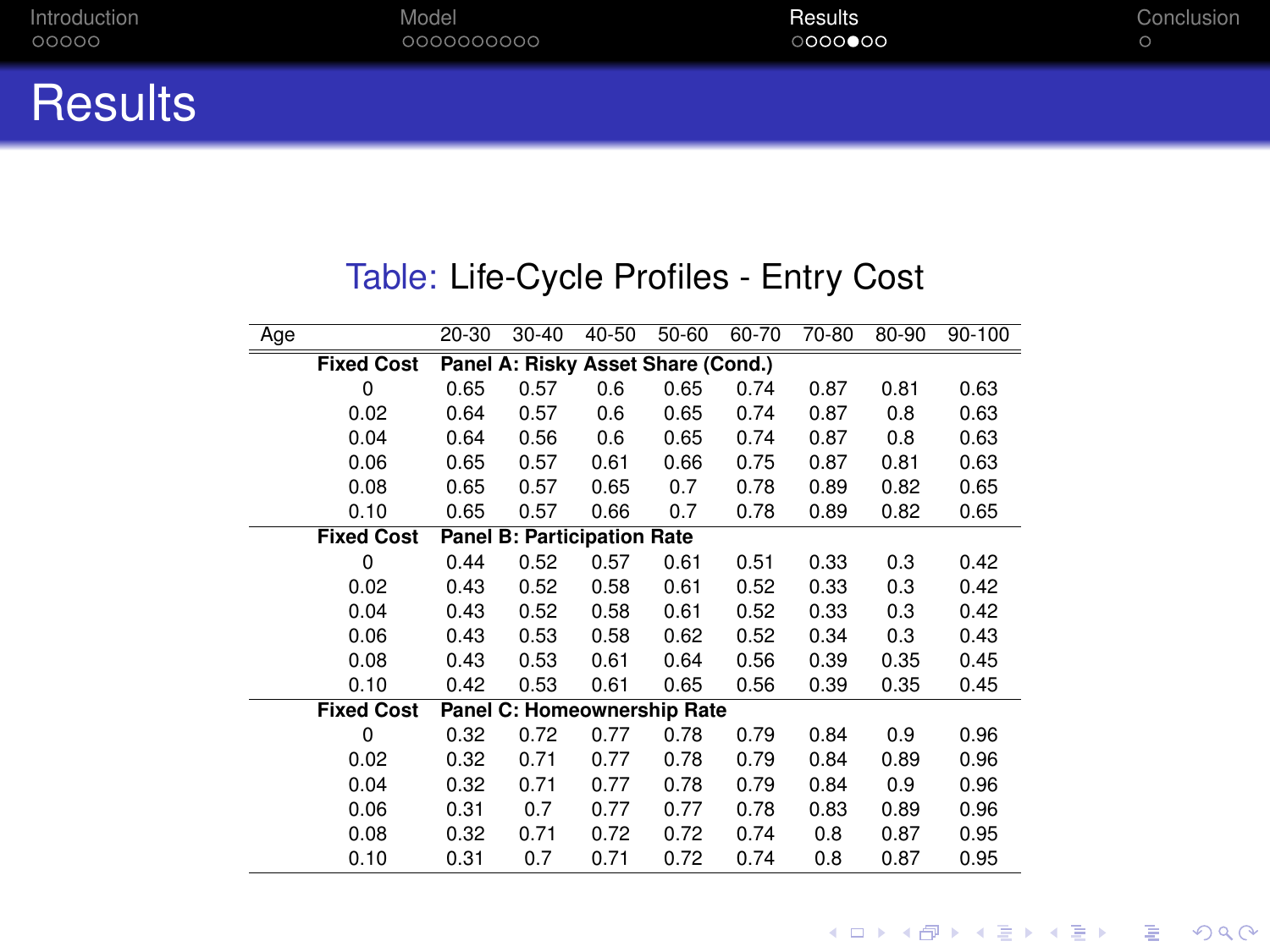<span id="page-21-0"></span>

| Introduction | Model      | Results | Conclusion |
|--------------|------------|---------|------------|
| 00000        | 0000000000 | 0000000 | $\sim$     |
|              |            |         |            |

**Results** 

#### Table: Homeowners and Renters

| Age                         | 20-30 | $30 - 40$ | 40-50 | 50-60 | 60-70 | 70-80 | 80-90 | $90-100$ |
|-----------------------------|-------|-----------|-------|-------|-------|-------|-------|----------|
| <b>Homeowners</b>           |       |           |       |       |       |       |       |          |
| Risky Share(Uncond.)        | 0.12  | 0.15      | 0.21  | 0.31  | 0.28  | 0.21  | 0.22  | 0.28     |
| Risky Share(Cond.)          | 0.37  | 0.33      | 0.4   | 0.47  | 0.5   | 0.54  | 0.56  | 0.61     |
| <b>Participation Rate</b>   | 0.31  | 0.45      | 0.52  | 0.65  | 0.57  | 0.38  | 0.39  | 0.46     |
| <b>Renters</b>              |       |           |       |       |       |       |       |          |
| Risky Asset Share (Uncond.) | 0.18  | 0.47      | 0.91  |       | 0.99  | 0.97  | 0.85  | 0.85     |
| Risky Asset Share (Cond.)   | 0.37  | 0.7       | 0.97  |       | 0.99  | 0.98  | 0.85  | 0.85     |
| <b>Participation Rate</b>   | 0.49  | 0.66      | 0.94  |       |       |       |       |          |

**Kロトメ部トメミトメミト ミニのQC**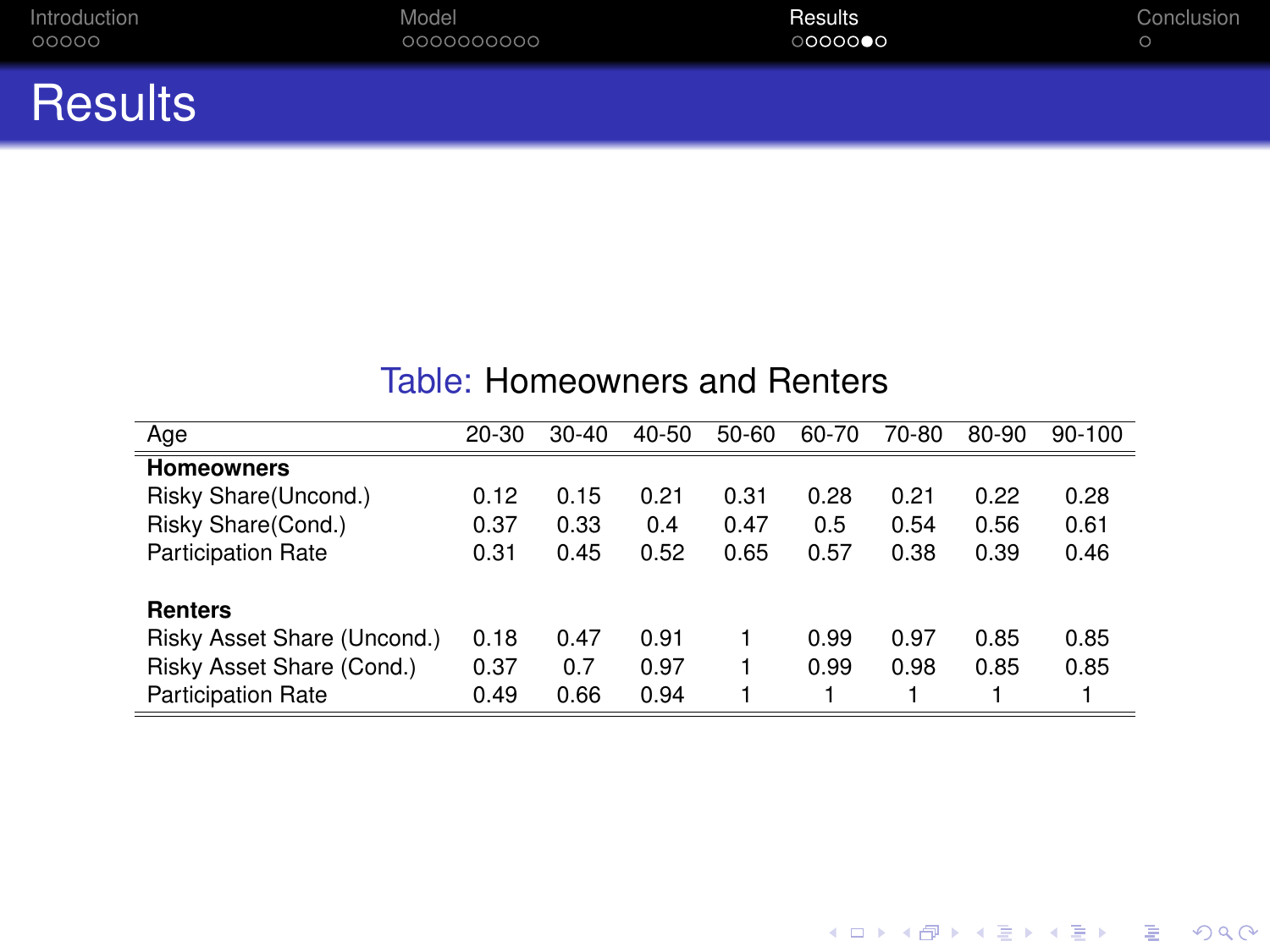<span id="page-22-0"></span>

| Introduction   | Model      | Results | Conclusion |
|----------------|------------|---------|------------|
| 00000          | 0000000000 | 000000  |            |
| <b>Results</b> |            |         |            |

Estimated RRA and EIS parameters are 3.14 and 0.31, respectively.

Table: Life-Cycle Profiles - CRRA

| Age                        | 20-30 | $30-40$ | 40-50 | 50-60 | 60-70 | 70-80 | 80-90 | $90-100$ |
|----------------------------|-------|---------|-------|-------|-------|-------|-------|----------|
|                            |       |         |       |       |       |       |       |          |
| Risky Asset Share (Uncond) | 0.16  | 0.36    | 0.54  | 0.65  | 0.59  | 0.44  | በ 47  | 0.51     |
| Risky Asset Share (Cond)   | 0.35  | 0 61    | 0.72  | 0.75  | 0.75  | 0.75  | 0 8   | 0.86     |
| <b>Participation Rate</b>  | 0.4   | 0.58    | 0.74  | 0.87  | 0.78  | 0.59  | 0.58  | 0.6      |
| Homeownership Rate         | 0.28  | 0.6     | 0.75  | 0.72  | 0.7   | በ 76  | 0.77  | 0.93     |

Table: Life-Cycle Profiles - Baseline Model (RRA=3.78, EIS=0.34

| Age                         | $20 - 30$ | $30-40$ | $40 - 50$ | 50-60 | 60-70 | 70-80 | 80-90 | 90-100 |
|-----------------------------|-----------|---------|-----------|-------|-------|-------|-------|--------|
|                             |           |         |           |       |       |       |       |        |
| Risky Asset Share (Uncond.) | 0.15      | 0.24    | 0.41      | 0.49  | 0.47  | 0.37  | 0.31  | 0.3    |
| Risky Asset Share (Cond.)   | 0.33      | 0.47    | 0.63      | 0.66  | 0.7   | በ 72  | 0.65  | 0.62   |
| <b>Participation Rate</b>   | 0.39      | 0.51    | 0.64      | 0.75  | 0.68  | 0.52  | 0.48  | 0.49   |
| Homeownership Rate          | 0.32      | 0.7     | 0.73      | 0.74  | 0.74  | 0.78  | 0.86  | 0.94   |